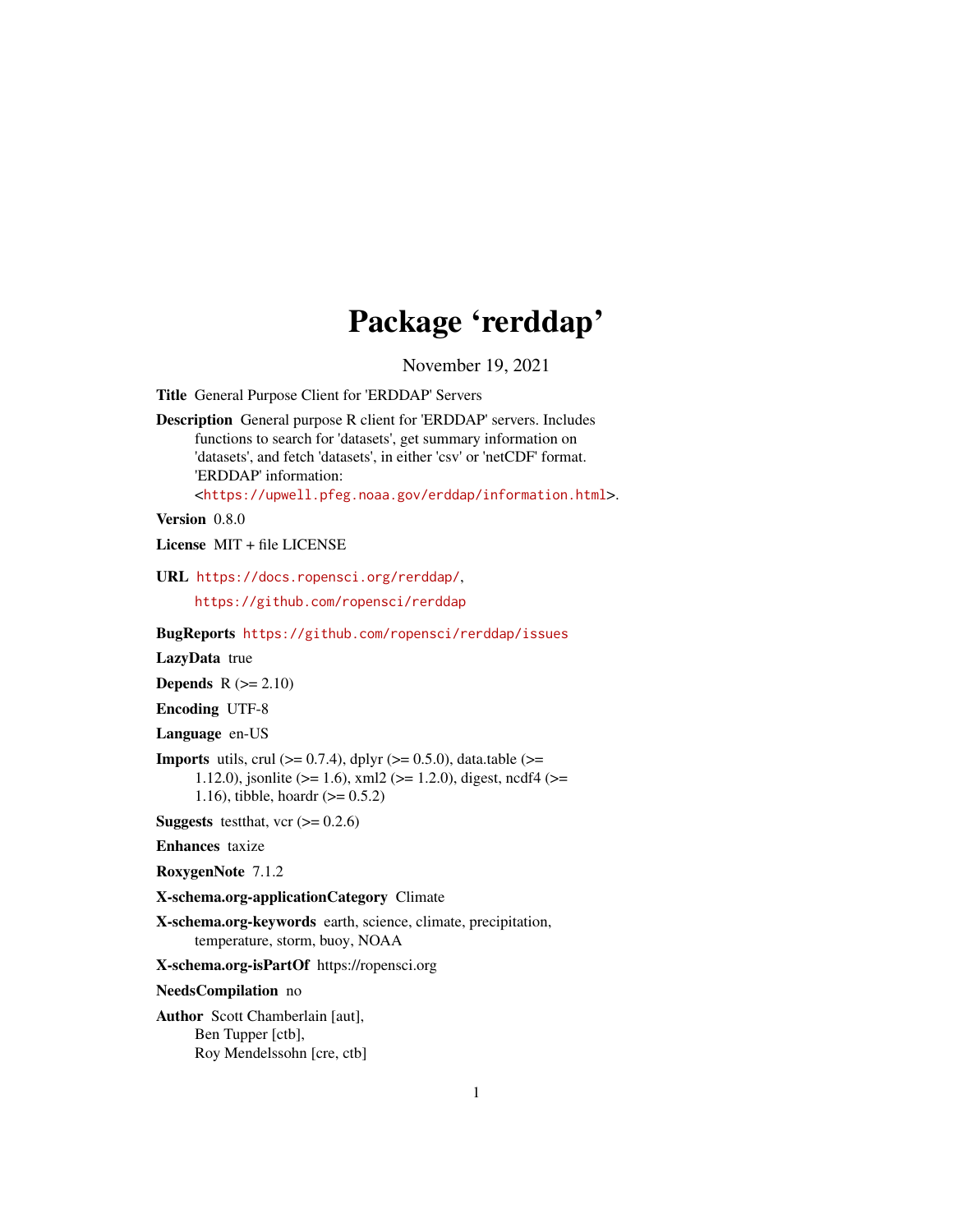<span id="page-1-0"></span>Maintainer Roy Mendelssohn <roy.mendelssohn@noaa.gov>

**Repository CRAN** 

Date/Publication 2021-11-19 17:40:02 UTC

# R topics documented:

|              | $\overline{2}$ |
|--------------|----------------|
|              | 3              |
|              | $\overline{4}$ |
|              | 5              |
|              | 6              |
|              | 7              |
|              | 8              |
| convert time | 8              |
|              | 9              |
| disk         | 10             |
|              | 10             |
|              | 12             |
| eurl         | 14             |
|              | 14             |
|              | 15             |
|              | 16             |
| info         | 20             |
|              | 22             |
|              | 23             |
|              | 23             |
|              | 23             |
|              | 24             |
|              | 24             |
|              | 25             |
|              | 25             |
|              | 29             |
|              | 29             |
|              | 30             |
|              |                |

# **Index**

rerddap-package  $\emph{rerddap}$ 

# Description

General purpose R client for ERDDAP servers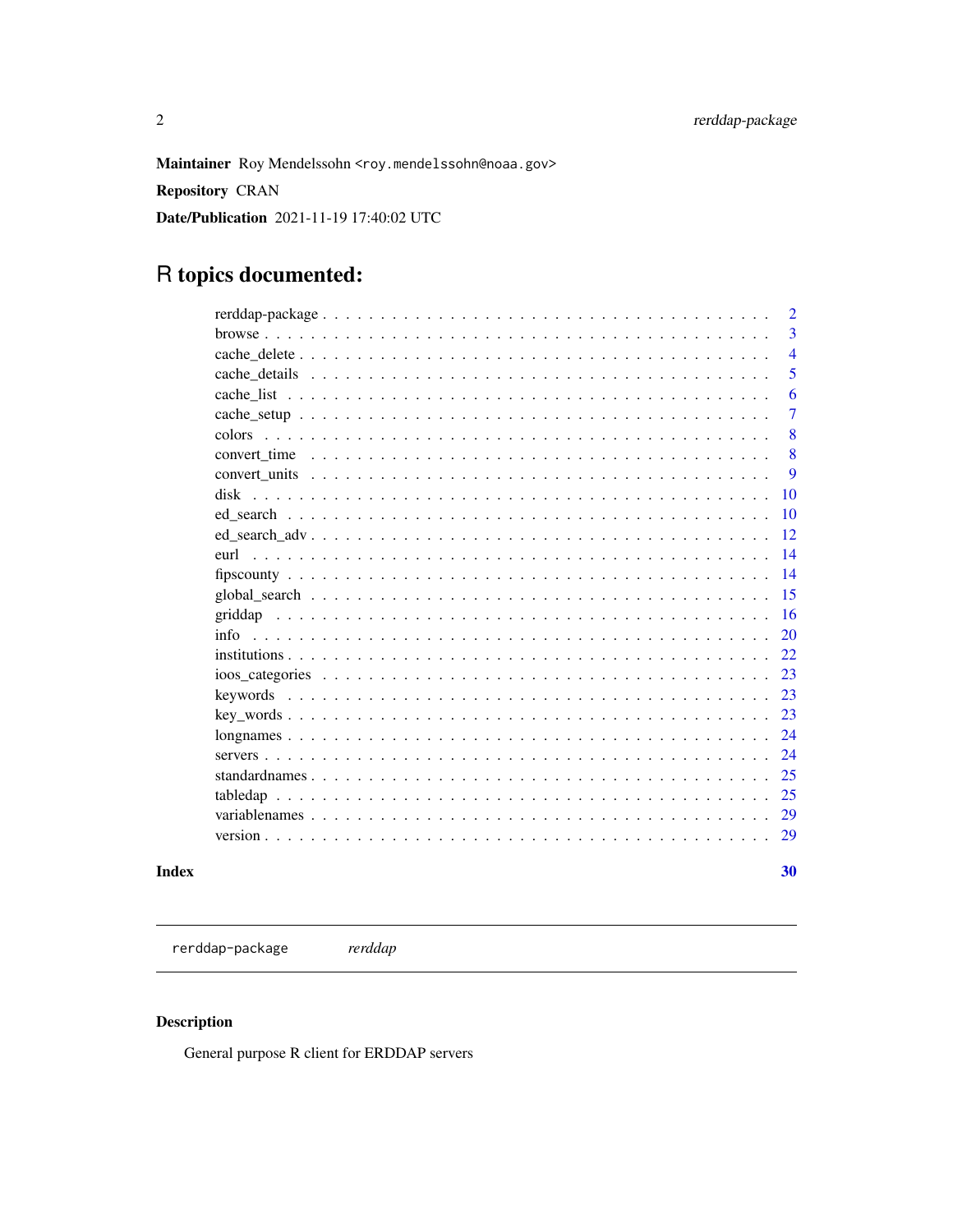#### <span id="page-2-0"></span>browse 3

#### ERDDAP info

NOAA's ERDDAP service holds many datasets of interest. It's built on top of OPenDAP. You can search for datasets via  $ed$ <sub>search</sub>(), list datasets via  $ed$ <sub>d</sub>atasets(), get information on a single dataset via [info\(\)](#page-19-1), then get data you want for either tabledap type via [tabledap\(\)](#page-24-1), or for griddap type via [griddap\(\)](#page-15-1)

#### tabledap/griddap

tabledap and griddap have different interfaces to query for data, so [tabledap\(\)](#page-24-1) and [griddap\(\)](#page-15-1) are separated out as separate functions even though some of the internals are the same. In particular, with tabledap you can query on/subset all variables, whereas with gridddap, you can only query on/subset the dimension varibles (e.g., latitude, longitude, altitude).

#### Data size

With griddap data via [griddap\(\)](#page-15-1) you can get a lot of data quickly. Try small searches of a dataset to start to get a sense for the data, then you can increase the amount of data you get. See [griddap\(\)](#page-15-1) for more details.

#### **Caching**

rerddap by default caches the requests you make, so that if you happen to make the same request again, the data is restored from the cache, rather than having to go out and retrieve it remotely. For most applications, this is good, as it can speed things up when doing a lot of request in a script, and works because in most cases an ERDDAP request is "idempotent". This means that the the request will always return the same thing no matter what requests came before - it doesn't depend on state. However this is not true if the script uses either "last" in [griddap\(\)](#page-15-1) or "now" in [tabledap\(\)](#page-24-1) as these will return different values as time elapses and data are added to the datasets. While it is desirable to have ERDDAP purely idempotent, the "last" and "now" constructs are very helpful for people using ERDDAP in dashboards, webpages, regular input to models and the like, and the benefits far outweigh the problems. However, if you are using either "last" or "now" in an **rerddap** based script, you want to be very careful to clear the **rerddap** cache, otherwise the request will be viewed as the same, and the data from the last request, rather than the latest data, will be returned.

browse *Browse a dataset webpage.*

#### **Description**

Note that it is an error to call this when base::interactive() returns FALSE

#### Usage

browse(x,  $url = curl()$ , ...)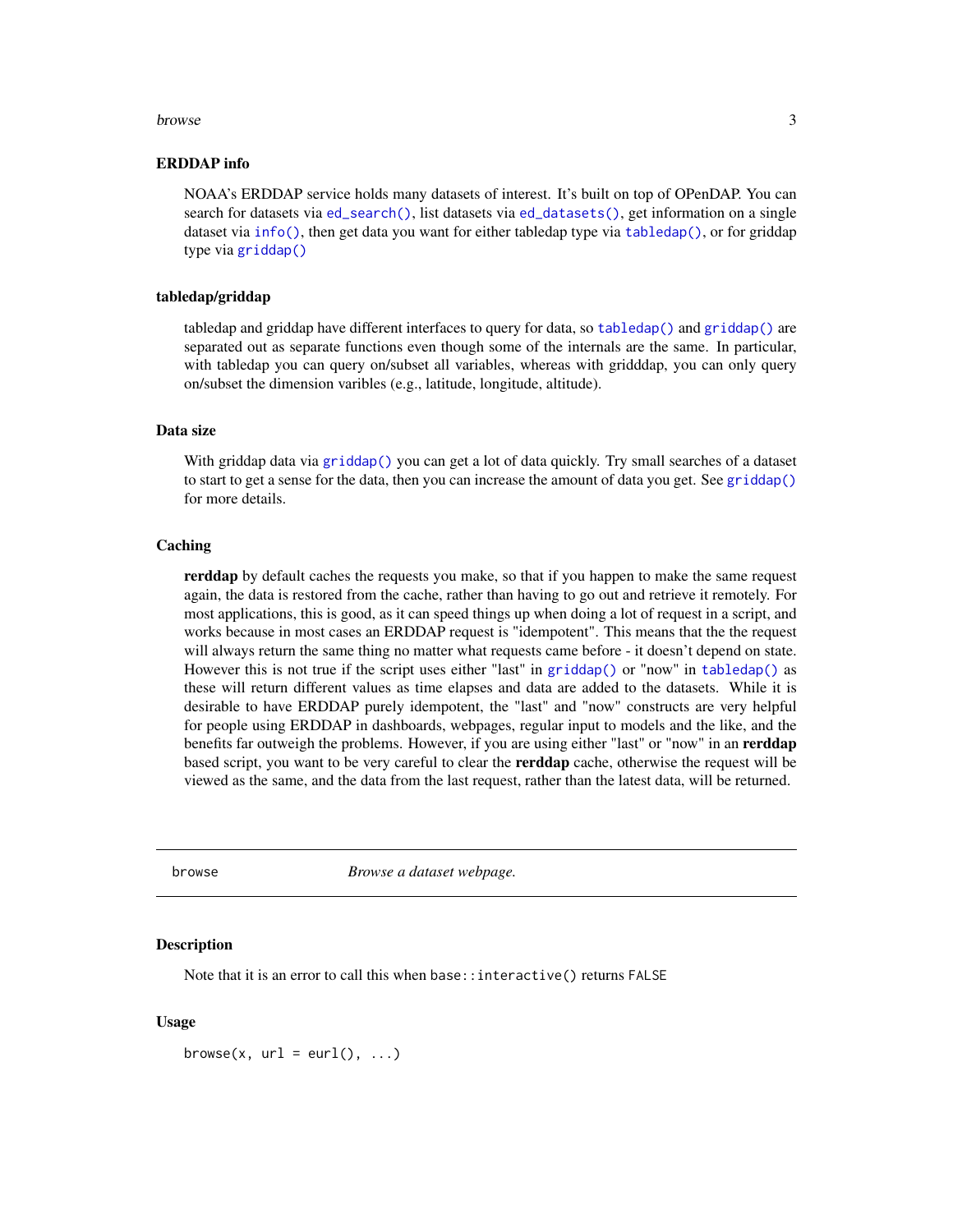#### <span id="page-3-0"></span>Arguments

| $\mathsf{X}$ | datasetid or an object associated with a datasetid such info(), $gridap()$ or<br>tabledap()                       |
|--------------|-------------------------------------------------------------------------------------------------------------------|
| url          | A URL for an ERDDAP server. Default: https://upwell.pfeg.noaa.gov/erddap/ -<br>See eurl $()$ for more information |
| $\cdot$      | Further args passed on to utils::browseURL (must be a named parameter)                                            |

# Value

if in interactive mode, opens a URL in your default browser; if not, then prints the URL in the console

# Author(s)

Ben Tupper <btupper@bigelow.org>

#### Examples

```
## Not run:
if (interactive()) {
# browse by dataset_id
browse('erdATastnhday')
# browse info class
my_info <- info('erdATastnhday')
browse(my_info)
# browse tabledap class
my_tabledap <- tabledap('erdCalCOFIlrvsiz', fields=c('latitude','longitude','larvae_size',
   'itis_tsn'), 'time>=2011-10-25', 'time<=2011-10-31')
browse(my_tabledap)
}
## End(Not run)
```
<span id="page-3-1"></span>cache\_delete *Delete cached files*

# Description

Delete cached files

#### Usage

cache\_delete(x, force = FALSE)

cache\_delete\_all(force = FALSE)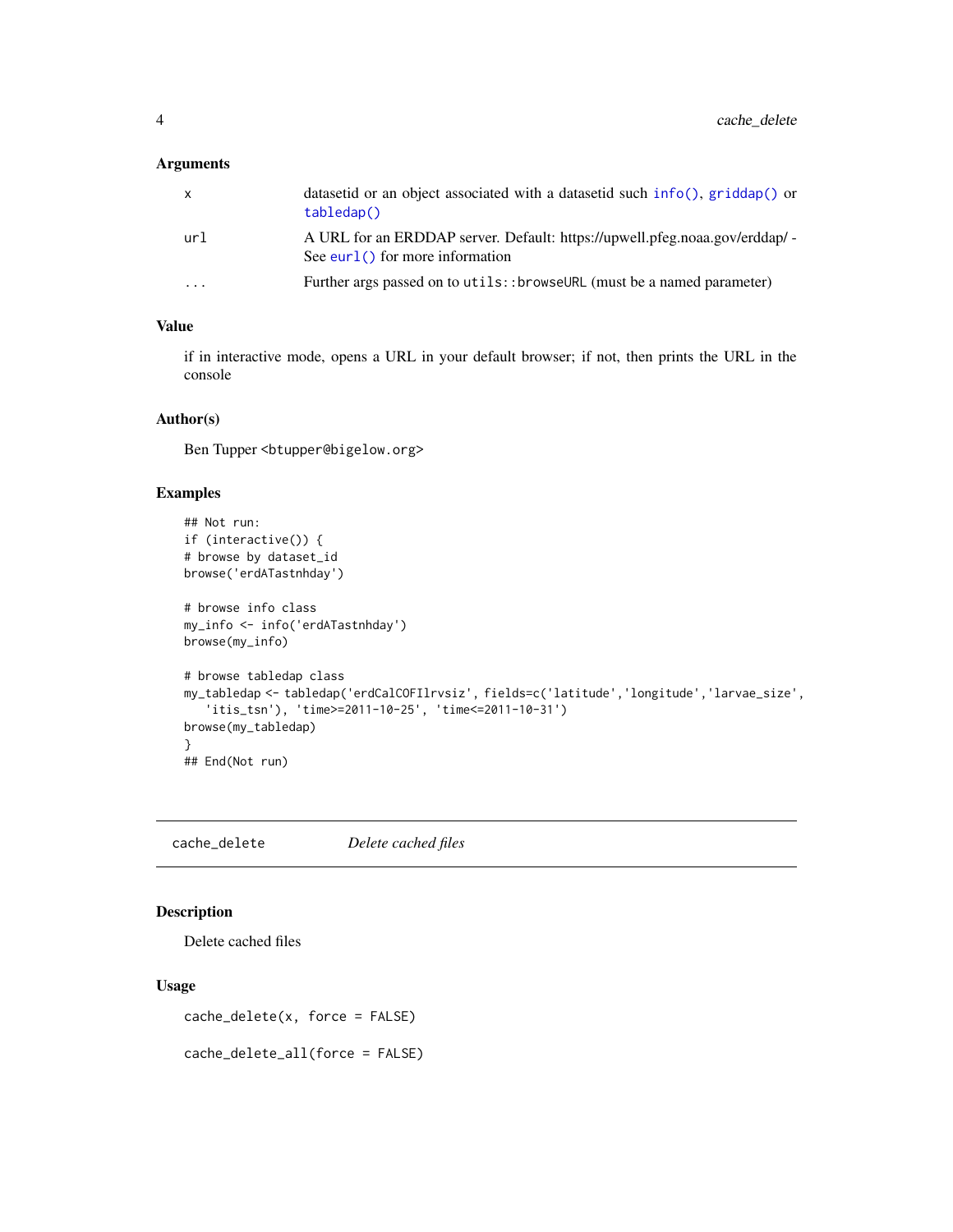# <span id="page-4-0"></span>cache\_details 5

#### Arguments

| $\mathsf{x}$ | File names                                              |
|--------------|---------------------------------------------------------|
| force        | (logical) Should files be force deleted? Default: FALSE |

# See Also

Other cache: [cache\\_details\(](#page-4-1)), [cache\\_list\(](#page-5-1)), [cache\\_setup\(](#page-6-1))

#### Examples

```
## Not run:
# delete files by name in cache
# cache_delete('9911750294a039b8b517c8bf288978ea.csv')
# cache_delete(c('9911750294a039b8b517c8bf288978ea.csv',
# 'b26825b6737da13d6a52c28c8dfe690f.csv'))
# You can delete from the output of griddap or tabledap fxns
## tabledap
(table_res <- tabledap('erdCinpKfmBT'))
cache_delete(table_res)
## griddap
(out <- info('erdQMekm14day'))
(grid_res <- griddap(out,
time = c('2015-12-28','2016-01-01'),
latitude = c(24, 23),
longitude = c(88, 90)))
cache_delete(grid_res)
## End(Not run)
```
<span id="page-4-1"></span>cache\_details *Get details of cached files*

#### Description

Get details of cached files

#### Usage

```
cache_details(x)
```
#### Arguments

x File names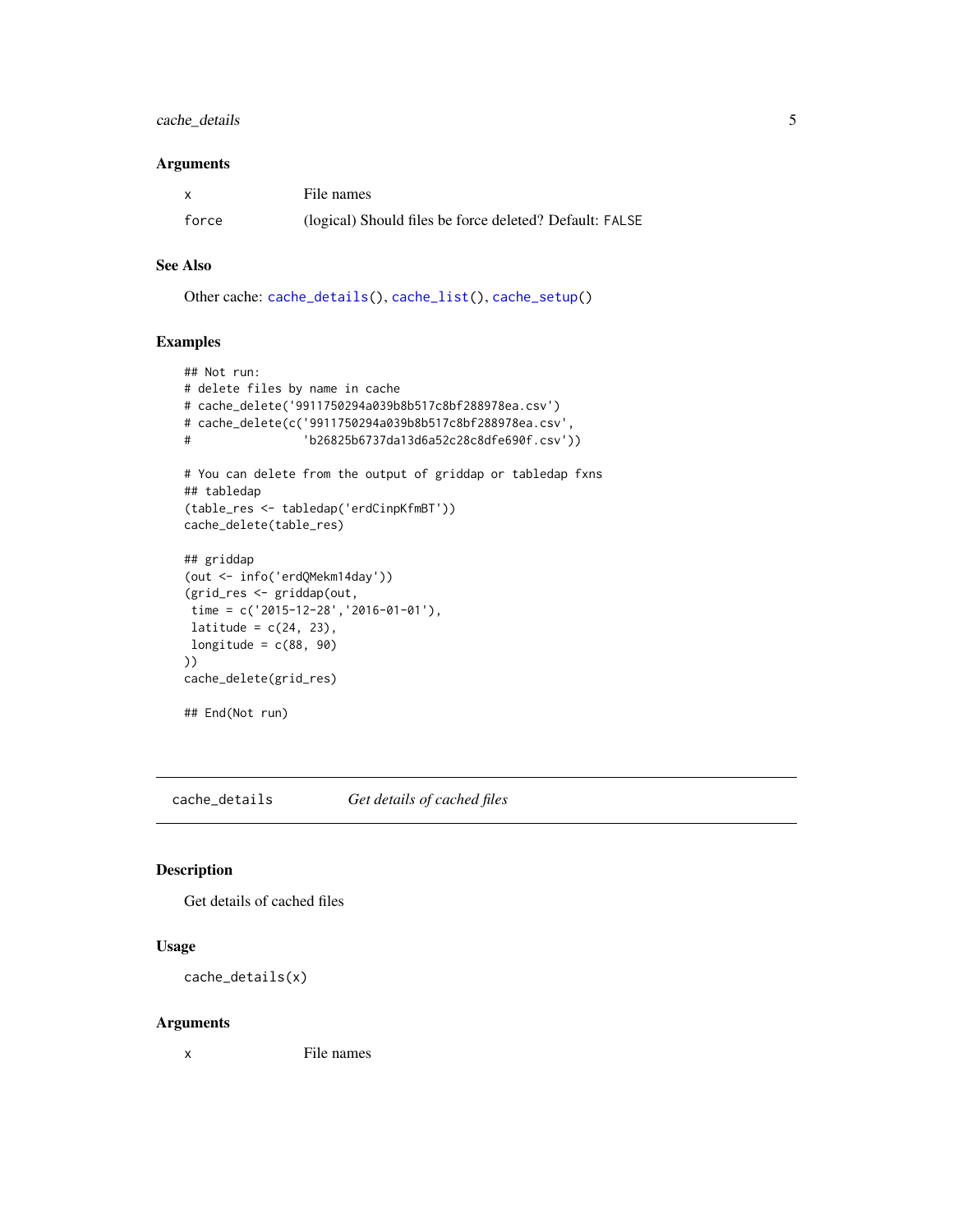#### <span id="page-5-0"></span>Details

Can be used to list details for all files, both .nc and .csv types, or details for just individual files of class tabledap, griddap\_nc, and griddap\_csv

# See Also

Other cache: [cache\\_delete\(](#page-3-1)), [cache\\_list\(](#page-5-1)), [cache\\_setup\(](#page-6-1))

#### Examples

```
## Not run:
# List details for all cached files
cache_details()
```
## End(Not run)

<span id="page-5-1"></span>cache\_list *List cached files*

#### Description

List cached files

#### Usage

cache\_list()

# See Also

Other cache: [cache\\_delete\(](#page-3-1)), [cache\\_details\(](#page-4-1)), [cache\\_setup\(](#page-6-1))

#### Examples

```
## Not run:
# list files in cache
cache_list()
# List info for files
## download some data first
tabledap('erdCinpKfmBT')
griddap('erdVHNchlamday',
 time = c('2015-04-01', '2015-04-10'),latitude = c(18, 21),
longitude = c(-120, -119))
(x \leftarrow cache\_list())cache_details(x$nc[1])
cache_details(x$csv[1])
```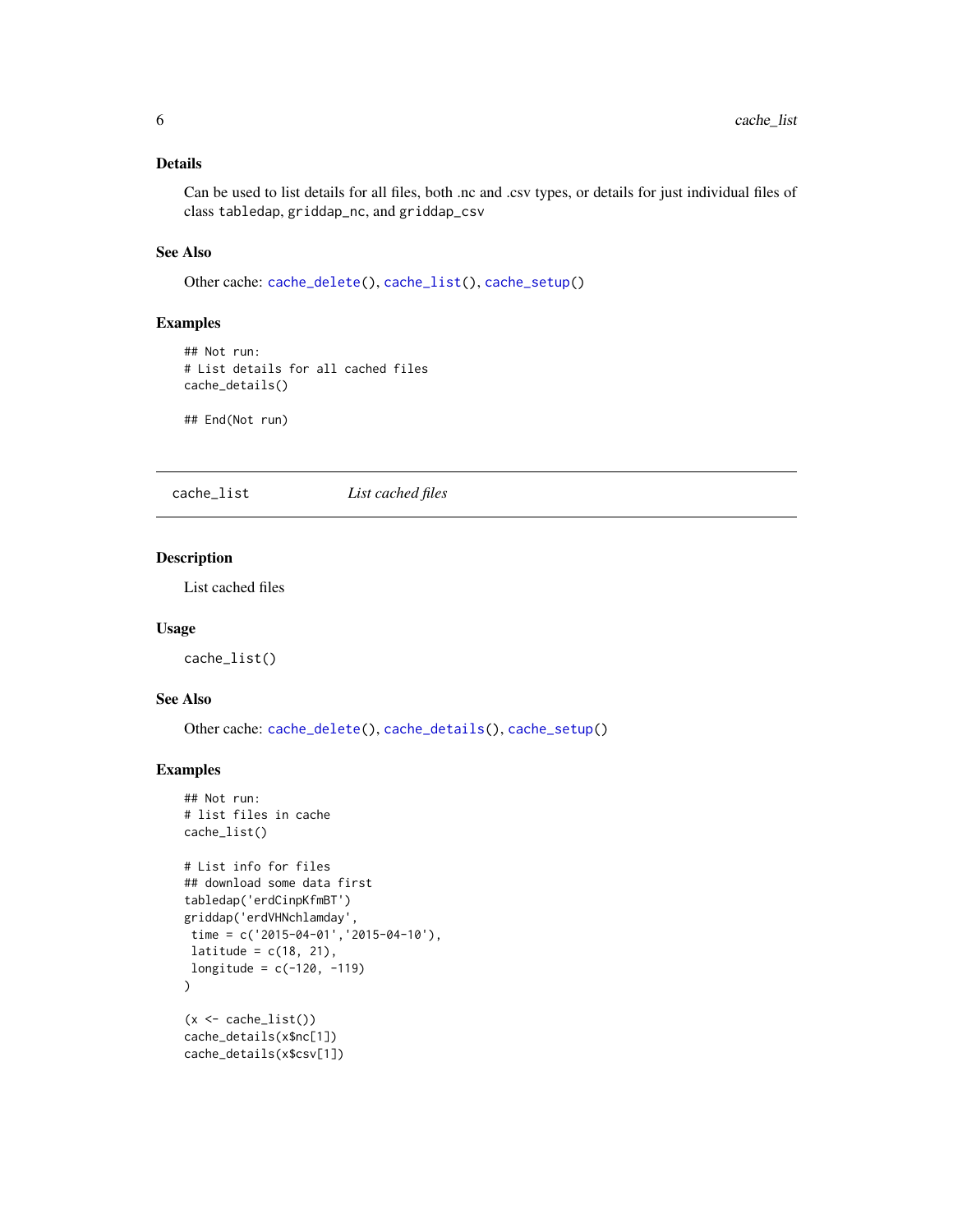# <span id="page-6-0"></span>cache\_setup 7

```
# delete files by name in cache
# cache_delete(x$nc[1])
# cache_delete(x$nc[2:3])
```
## End(Not run)

cache\_details()

<span id="page-6-1"></span>cache\_setup *Setup cache path*

# Description

Setup cache path

# Usage

cache\_setup(path\_suffix = NULL, temp\_dir = FALSE)

cache\_info()

# Arguments

| path_suffix | (character) the path suffix to use for storing cached files, appended to user cache<br>dir.                             |
|-------------|-------------------------------------------------------------------------------------------------------------------------|
| temp_dir    | (logical) if TRUE use a randomly assigned tempdir (and path_suffix is ig-<br>nored), if FALSE, you can use path_suffix. |

# Details

Looks first if the user has set a cache path suffix in an env var or R option. If not found, proceeds to use a temp directory if not in interactive mode, but if interactive, asks user to setup a default cache location that will work across sessions (but user can say no, in which case a temp directory will be used, and each package start will require cache setup again)

#### Value

the full cache path, a directory (character)

# See Also

Other cache: [cache\\_delete\(](#page-3-1)), [cache\\_details\(](#page-4-1)), [cache\\_list\(](#page-5-1))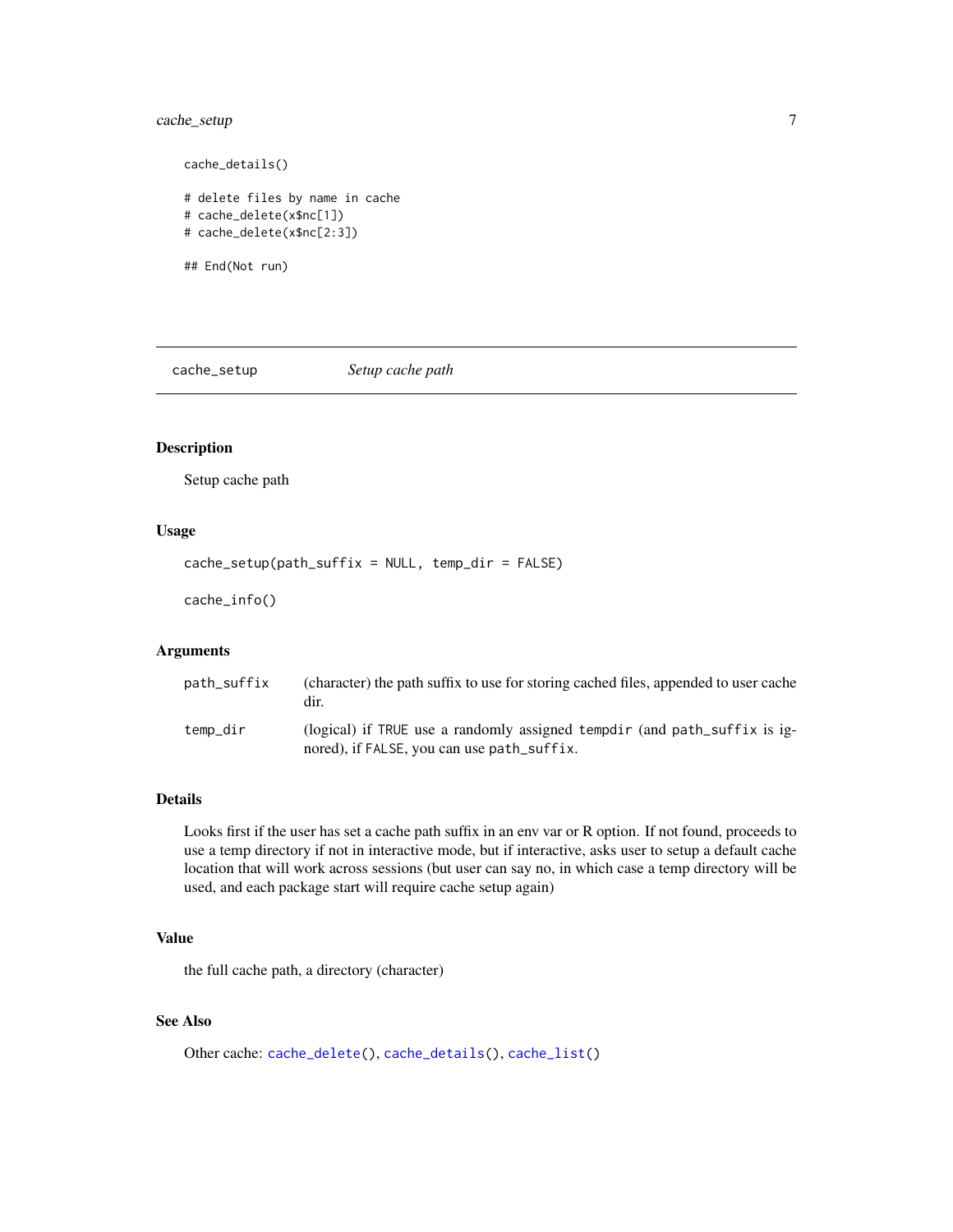#### Examples

```
## Not run:
# default path
cache_setup()
# you can define your own path
cache_setup(path = "foobar")
# set a tempdir - better for programming with to avoid prompt
cache_setup(temp_dir = TRUE)
# cache info
cache_info()
## End(Not run)
```

| colors | cmocean colors The cmocean color palette by Kristen Thyng as imple- |
|--------|---------------------------------------------------------------------|
|        | mented in the R package "oce"                                       |

# Description

str(colors) List of 13 \$ viridis \$ cdom \$ chlorophyll \$ density \$ freesurface \$ oxygen \$ par \$ phase \$ salinity \$ temperature \$ turbidity \$ velocity \$ vorticity

#### Usage

colors

#### Format

An object of class list of length 13.

convert\_time *Convert a UDUNITS compatible time to ISO time*

# Description

Convert a UDUNITS compatible time to ISO time

<span id="page-7-0"></span>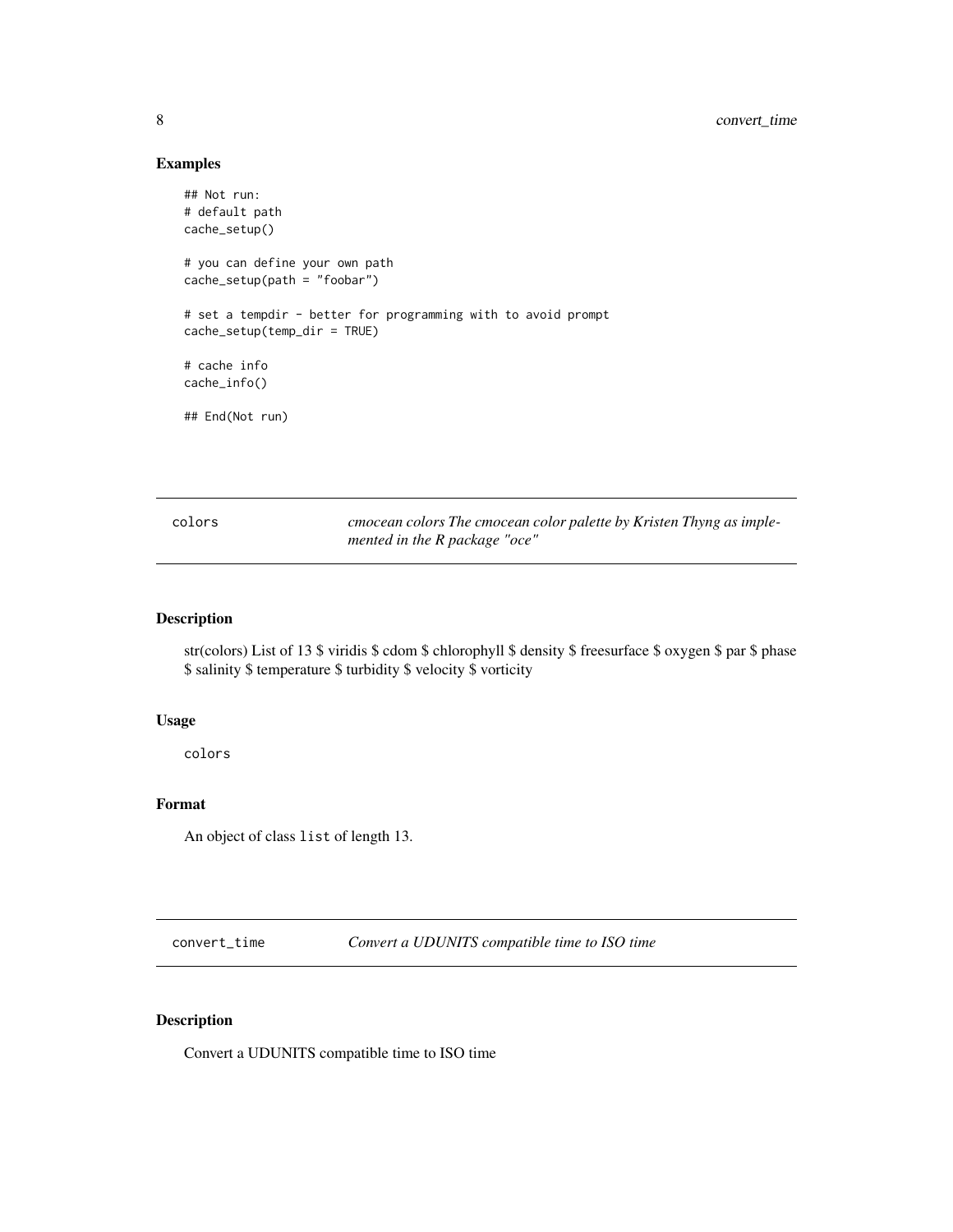# <span id="page-8-0"></span>convert\_units 9

# Usage

```
convert_time(
 n = NULL,isoTime = NULL,
 units = "seconds since 1970-01-01T00:00:00Z",
 url = curl(),method = "local",
  ...
\mathcal{L}
```
#### Arguments

| n       | numeric; A unix time number.                                                                                                                          |
|---------|-------------------------------------------------------------------------------------------------------------------------------------------------------|
| isoTime | character; A string time representation.                                                                                                              |
| units   | character; Units to return. Default: "seconds since 1970-01-01T00:00:00Z"                                                                             |
| url     | Base URL of the ERDDAP server. See eurl() for more information                                                                                        |
| method  | (character) One of local or web. Local simply uses as POSIXct(), while web<br>method uses the ERDDAP time conversion service /erddap/convert/time.txt |
| .       | Curl options passed on to crul: verb-GET                                                                                                              |
|         |                                                                                                                                                       |

# Details

When method = "web" time zone is GMT/UTC

# Examples

```
## Not run:
# local conversions
convert_time(n = 473472000)
convert_time(isoTime = "1985-01-02T00:00:00Z")
# using an erddap web service
convert_time(n = 473472000, method = "web")convert_time(isoTime = "1985-01-02T00:00:00Z", method = "web")
## End(Not run)
```
convert\_units *Convert a CF Standard Name to/from a GCMD Science Keyword*

# Description

Convert a CF Standard Name to/from a GCMD Science Keyword

#### Usage

```
convert\_units(udunits = NULL, ucum = NULL, url = curl(), ...)
```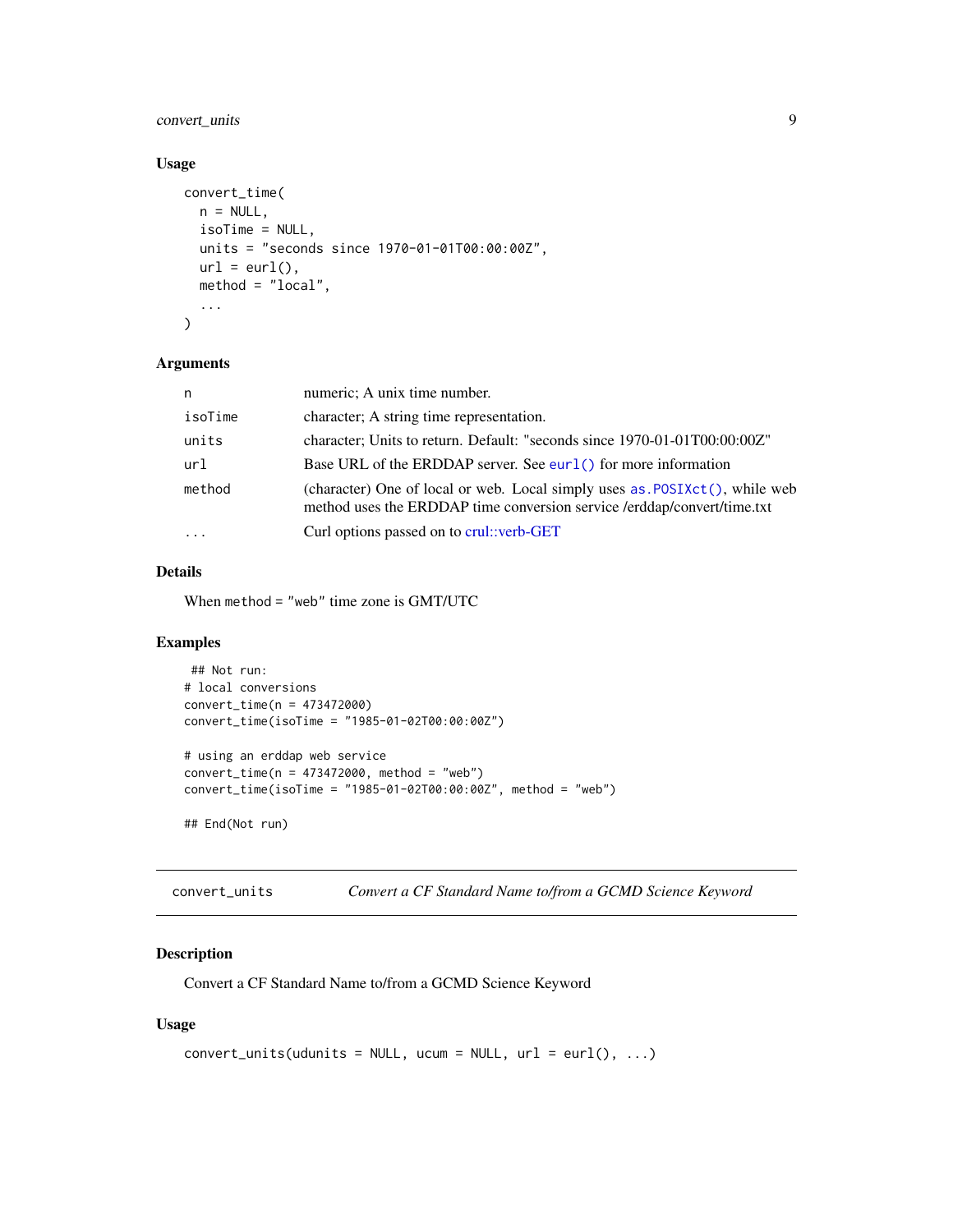<span id="page-9-0"></span>10 ed\_search

# Arguments

| udunits   | character; A UDUNITS character string https://www.unidata.ucar.edu/software/udunits/ |
|-----------|--------------------------------------------------------------------------------------|
| ucum      | character; A UCUM character string https://ucum.org/ucum.html                        |
| url       | Base URL of the ERDDAP server. See eurl() for more information                       |
| $\ddotsc$ | Curl options passed on to crul: verb-GET                                             |

# Examples

```
## Not run:
convert_units(udunits = "degree_C meter-1")
convert_units(ucum = "Cel.m-1")
```
## End(Not run)

<span id="page-9-3"></span>disk *Options for saving ERDDAP datasets.*

# <span id="page-9-4"></span>Description

Options for saving ERDDAP datasets.

#### Usage

```
disk(path = NULL, overwrite = TRUE)
```
memory()

# Arguments

| path      | Path to store files in. A directory, not a file. Default: the root cache path, see<br>cache_setup |
|-----------|---------------------------------------------------------------------------------------------------|
| overwrite | (logical) Overwrite an existing file of the same name? Default: TRUE                              |

<span id="page-9-1"></span>ed\_search *Search for ERDDAP tabledep or griddap datasets*

# <span id="page-9-2"></span>Description

Search for ERDDAP tabledep or griddap datasets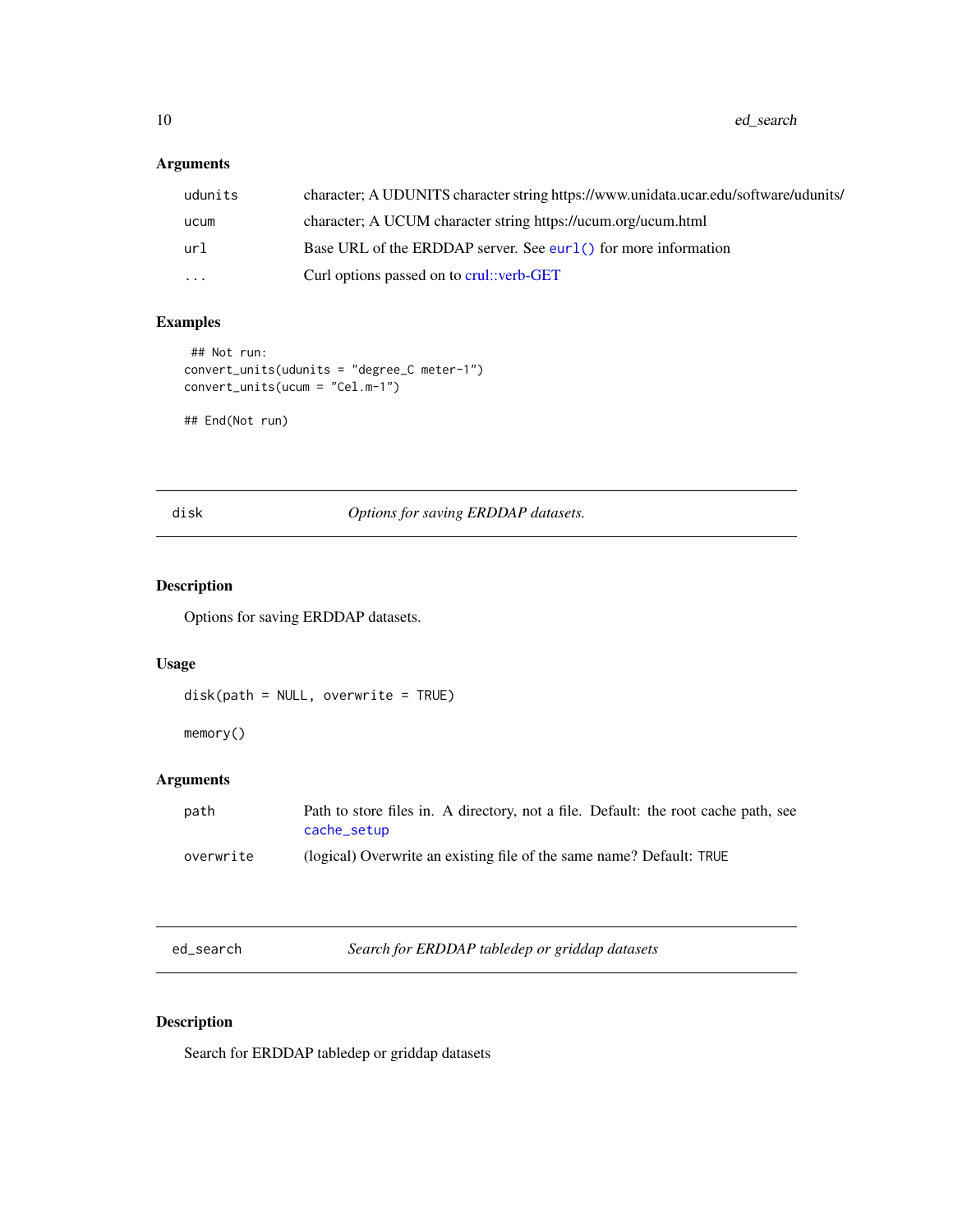<span id="page-10-0"></span>ed\_search 11

# Usage

```
ed_search(
 query,
 page = NULL,
 page_size = NULL,
 which = "griddap",
 url = curl(),...
\mathcal{L}ed_datasets(which = "tabledap", url = eurl())
```
# Arguments

| query     | (character) Search terms                                                                                          |
|-----------|-------------------------------------------------------------------------------------------------------------------|
| page      | (integer) Page number                                                                                             |
| page_size | (integer) Results per page                                                                                        |
| which     | (character) One of tabledep or griddap.                                                                           |
| url       | A URL for an ERDDAP server. Default: https://upwell.pfeg.noaa.gov/erddap/ -<br>See eurl $()$ for more information |
| $\ddotsc$ | Curl options passed on to crul::verb-GET (must be named parameters)                                               |

# References

https://upwell.pfeg.noaa.gov/erddap/index.html

# Examples

```
## Not run:
(out <- ed_search(query='temperature'))
out$alldata[[1]]
(out <- ed_search(query='size'))
out$info
# List datasets
ed_datasets('table')
ed_datasets('grid')
# use a different ERDDAP server
## Marine Institute (Ireland)
ed_search("temperature", url = "http://erddap.marine.ie/erddap/")
## End(Not run)
```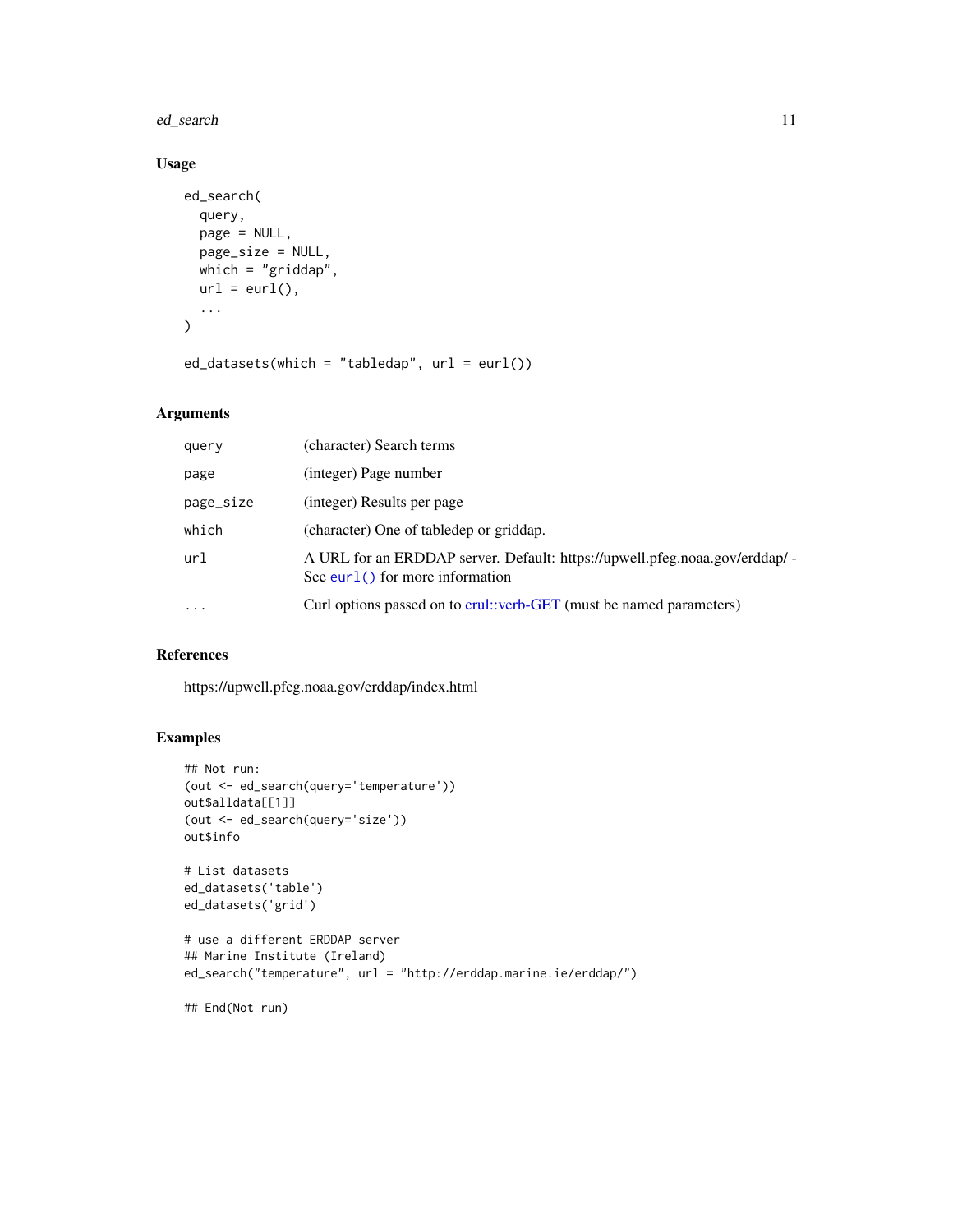<span id="page-11-0"></span>

# Description

Advanced search for ERDDAP tabledep or griddap datasets

# Usage

```
ed_search_adv(
  query = NULL,
 page = 1,
 page_size = 1000,
 protocol = NULL,
  cdm_data_type = NULL,
  institution = NULL,
  ioos_category = NULL,
 keywords = NULL,
  long_name = NULL,
  standard_name = NULL,
  variableName = NULL,
 maxLat = NULL,minLon = NULL,
 maxLon = NULL,minLat = NULL,minTime = NULL,
 maxTime = NULL,
 url = curl(),...
)
```
#### Arguments

| query         | (character) Search terms                                                                                           |
|---------------|--------------------------------------------------------------------------------------------------------------------|
| page          | (integer) Page number. Default: 1                                                                                  |
| page_size     | (integer) Results per page: Default: 1000                                                                          |
| protocol      | (character) One of any (default), tabledep or griddap                                                              |
| cdm_data_type | (character) One of grid, other, point, profile, timeseries, timeseriesprofile, tra-<br>jectory, trajectory profile |
| institution   | (character) An institution. See the dataset institutions                                                           |
| ioos_category | (character) An ioos category See the dataset ioos_categories                                                       |
| keywords      | (character) A keywords. See the dataset keywords                                                                   |
| $long_name$   | (character) A long name. See the dataset longnames                                                                 |
| standard name | (character) A standar dname. See the dataset standardnames                                                         |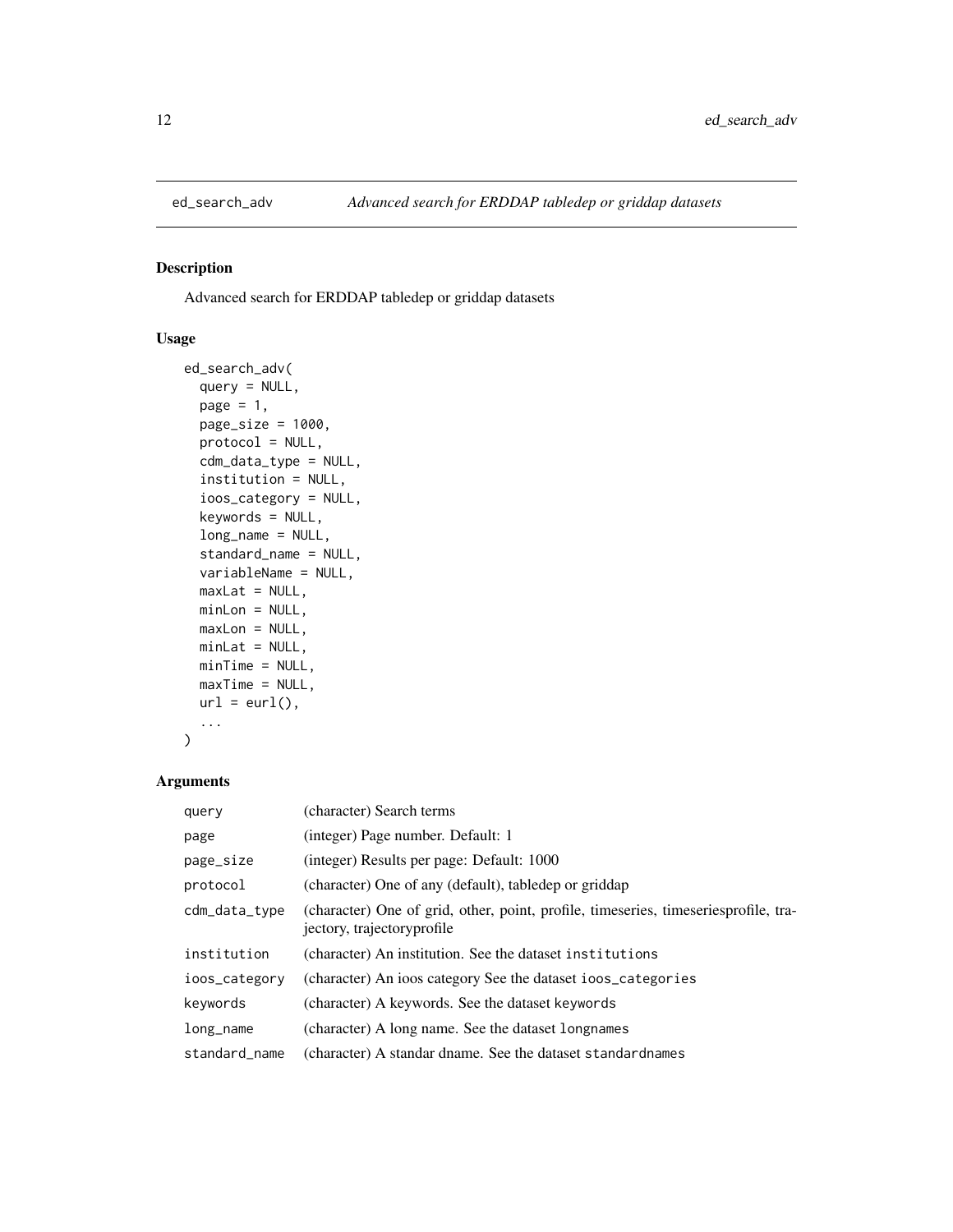<span id="page-12-0"></span>

| variableName     | (character) A variable name. See the dataset variablenames                                                                                                                                                                                                                                                                                                                           |
|------------------|--------------------------------------------------------------------------------------------------------------------------------------------------------------------------------------------------------------------------------------------------------------------------------------------------------------------------------------------------------------------------------------|
| minLon, maxLon   | (numeric) Minimum and maximum longitude. Some datasets have longitude<br>values within $-180$ to 180, others use 0 to 360. If you specify min and max<br>Longitude within -180 to 180 (or 0 to 360), ERDDAP will only find datasets<br>that match the values you specify. Consider doing one search: longitude -180 to<br>360, or two searches: longitude -180 to 180, and 0 to 360. |
| minLat, maxLat   | (numeric) Minimum and maximum latitude, between -90 and 90                                                                                                                                                                                                                                                                                                                           |
| minTime, maxTime |                                                                                                                                                                                                                                                                                                                                                                                      |
|                  | (numeric/character) Minimum and maximum time. Time string with the for-<br>mat "yyyy-MM-ddTHH:mm:ssZ, (e.g., 2009-01-21T23:00:00Z). If you specify<br>something, you must include at least yyyy-MM-dd; you can omit Z, :ss, :mm,<br>:HH, and T. Always use UTC (GMT/Zulu) time. Or specify the number of sec-<br>onds since 1970-01-01T00:00:00Z.                                    |
| url              | A URL for an ERDDAP server. Default: https://upwell.pfeg.noaa.gov/erddap/ -<br>See eurl $()$ for more information                                                                                                                                                                                                                                                                    |
| $\ddotsc$        | Curl options passed on to crul::verb-GET (must be named parameters)                                                                                                                                                                                                                                                                                                                  |

#### References

https://upwell.pfeg.noaa.gov/erddap/index.html

#### Examples

```
## Not run:
ed_search_adv(query = 'temperature')
ed_search_adv(query = 'temperature', protocol = "griddap")
ed_search_adv(query = 'temperature', protocol = "tabledap")
ed\_search\_adv(maxLat = 63, minLon = -107, maxLon = -87, minLat = 50,protocol = "griddap")
ed_search_adv(maxLat = 63, minLon = -107, maxLon = -87, minLat = 50,
  protocol = "tabledap")
ed_search_adv(minTime = "2010-01-01T00:00:00Z",
 maxTime="2010-02-01T00:00:00Z")
(out \leq ed_search_adv(maxLat = 63, minLon = -107, maxLon = -87, minLat = 50,
             minTime = "2010-01-01T00:00:00Z",
             maxTime="2010-02-01T00:00:00Z"))
out$alldata[[1]]
ed_search_adv(variableName = 'upwelling')
ed_search_adv(query = 'upwelling', protocol = "tabledap")
# use a different URL
ed_search_adv(query = 'temperature', url = servers()$url[6])
## End(Not run)
```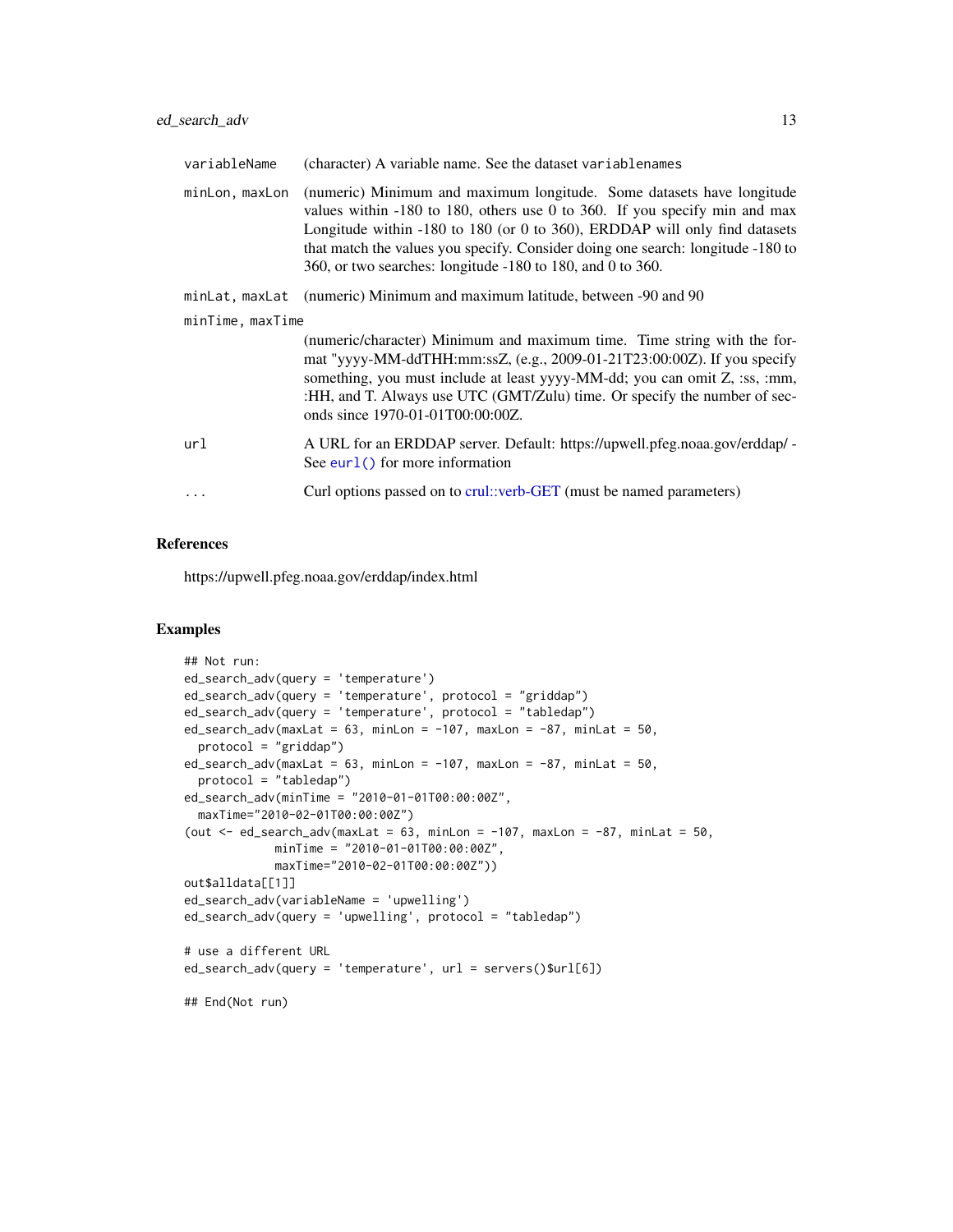#### <span id="page-13-1"></span><span id="page-13-0"></span>Description

Default ERDDAP server URL

# Usage

eurl()

# Details

default url is https://upwell.pfeg.noaa.gov/erddap/

You can set a default using an environment variable so you don't have to pass anything to the URL parameter in your function calls.

In your .Renviron file or similar set a URL for the environment variable RERDDAP\_DEFAULT\_URL, like RERDDAP\_DEFAULT\_URL=https://upwell.pfeg.noaa.gov/erddap/

It's important that you include a trailing slash in your URL

# Examples

```
eurl()
Sys.setenv(RERDDAP_DEFAULT_URL = "https://google.com")
Sys.getenv("RERDDAP_DEFAULT_URL")
eurl()
Sys.unsetenv("RERDDAP_DEFAULT_URL")
eurl()
```
fipscounty *Convert a FIPS County Code to/from a County Name*

#### Description

Convert a FIPS County Code to/from a County Name

#### Usage

```
fipscounty(county = NULL, code = NULL, url = curl(), ...)
```
#### Arguments

| county | character; A county name.                                                                                         |
|--------|-------------------------------------------------------------------------------------------------------------------|
| code   | numeric; A FIPS code.                                                                                             |
| url    | A URL for an ERDDAP server. Default: https://upwell.pfeg.noaa.gov/erddap/ -<br>See eurl $()$ for more information |
| .      | Curl options passed on to crul: verb-GET                                                                          |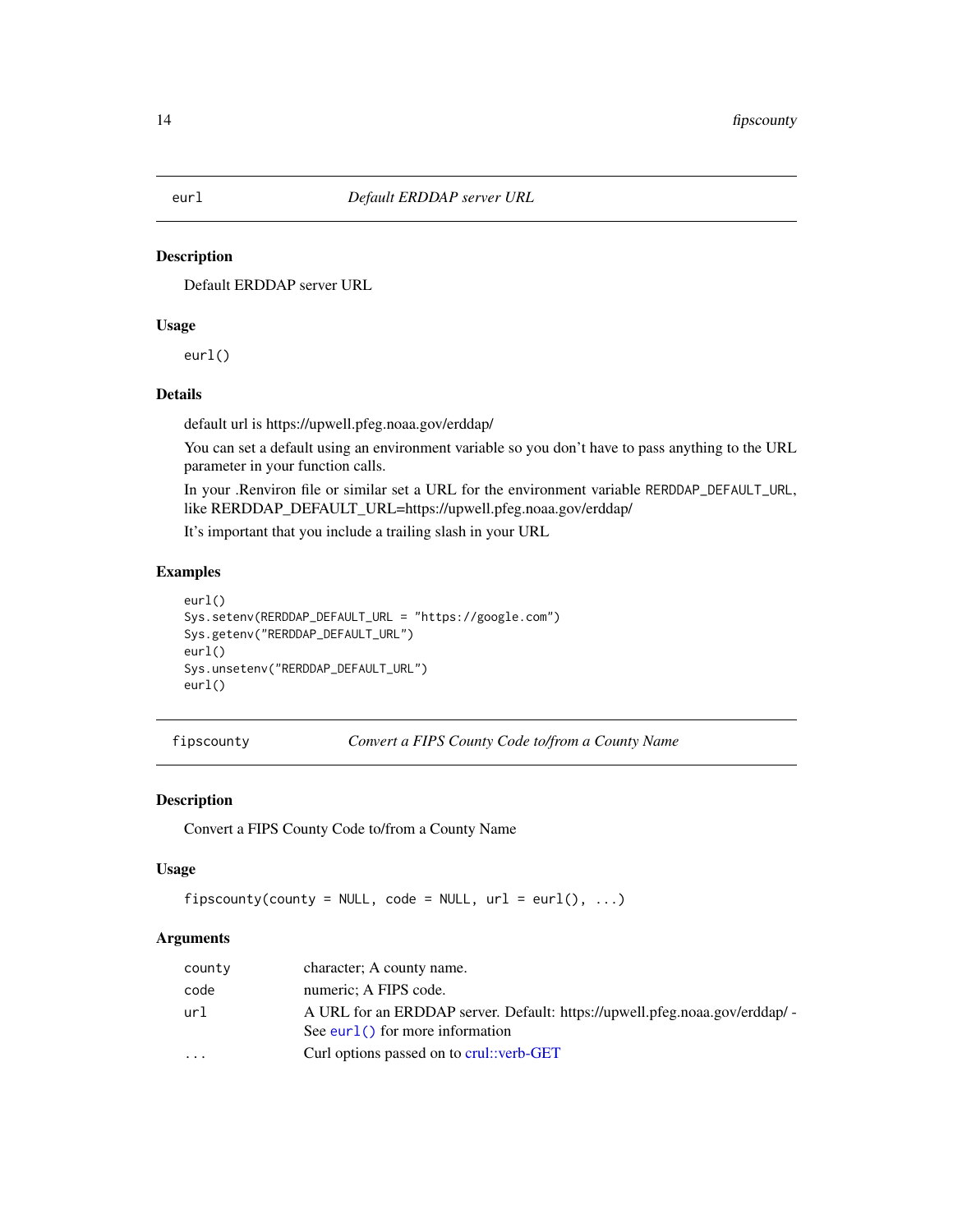# <span id="page-14-0"></span>global\_search 15

#### Examples

```
## Not run:
fipscounty(code = "06053")
fipscounty(county = "CA, Monterey")
fipscounty(county = "OR, Multnomah")
## End(Not run)
```
global\_search *global\_search*

# Description

Search for ERDDAP tabledap or griddap datasets from a list of ERDDAP servers based on search terms.

#### Usage

global\_search(query, server\_list, which\_service)

# Arguments

| query       | (character) Search terms                             |
|-------------|------------------------------------------------------|
| server list | (list of character) List of ERDDAP servers to search |
|             | which_service character) One of tabledep or griddap. |

#### Details

Uses the 'reddap' function ed\_search() to search over the list of servers

#### Value

If successful a dataframe wih columns:

- title the dataset title
- dataset\_id the datasetid on that ERDDAP server
- url base url of dataset ERDDAP server

if urls are valid, no match is found, will return no match found else returns error message

#### See Also

[HttpClient](#page-0-0)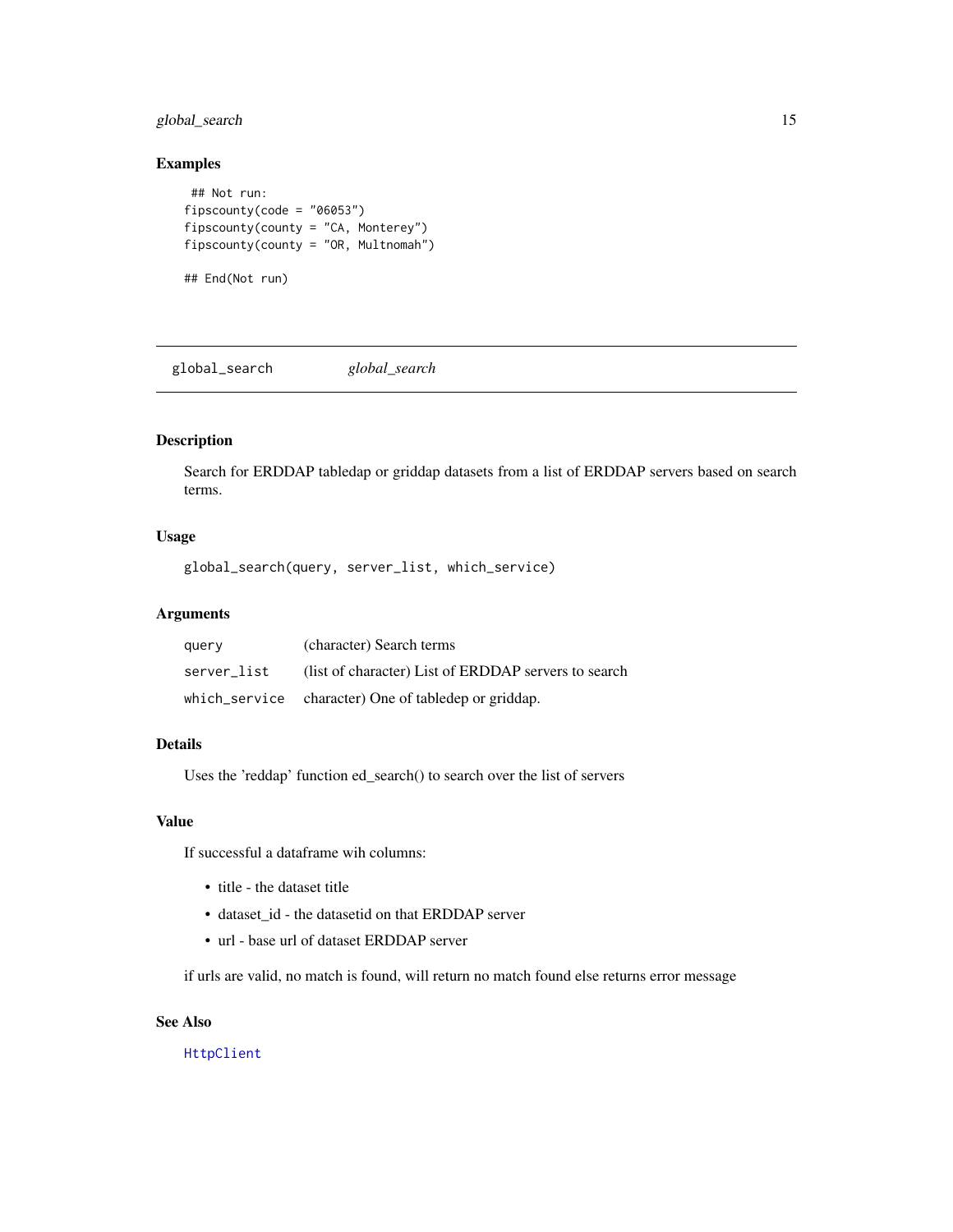16 griddap griddap yn y 1990. Yn 1992 a griddap yn y griddap griddap yn y griddap griddap yn y griddap yn y gri

# Examples

```
# get list of servers know by
# https://irishmarineinstitute.github.io/awesome-erddap
# e_servers <- servers()$url
# select a couple to search
# e_servers <- e_servers[c(1, 40)]
# to meet CRAN time limits will only search 1 place
e_servers <- "https://coastwatch.pfeg.noaa.gov/erddap/"
test_query <- 'NOAA/NCDC Blended Monthly'
query_results <- global_search(test_query, e_servers, "griddap")
```
<span id="page-15-1"></span>griddap *Get ERDDAP gridded data*

# Description

Get ERDDAP gridded data

#### Usage

```
griddap(
 x,
  ...,
 fields = "all",
 stride = 1,
 fmt = "nc",url = curl(),store = disk(),
 read = TRUE,
 callopts = list())
```
# Arguments

| $\mathsf{x}$ | Anything coercable to an object of class info. So the output of a call to info, or<br>a datasetid, which will internally be passed through info                                                                                                                |
|--------------|----------------------------------------------------------------------------------------------------------------------------------------------------------------------------------------------------------------------------------------------------------------|
| $\cdot$      | Dimension arguments. See examples. Can be any 1 or more of the dimensions<br>for the particular dataset - and the dimensions vary by dataset. For each dimen-<br>sion, pass in a vector of length two, with min and max value desired. at least 1<br>required. |
| fields       | (character) Fields to return, in a character vector.                                                                                                                                                                                                           |
| stride       | (integer) How many values to get. $1 =$ get every value, $2 =$ get every other value,<br>etc. Default: 1 ( <i>i.e.</i> , get every value)                                                                                                                      |
| fmt          | (character) One of csy or nc (for netcdf). Default: nc                                                                                                                                                                                                         |
| url          | A URL for an ERDDAP server. Default: https://upwell.pfeg.noaa.gov/erddap/ -<br>See eurl $()$ for more information                                                                                                                                              |

<span id="page-15-0"></span>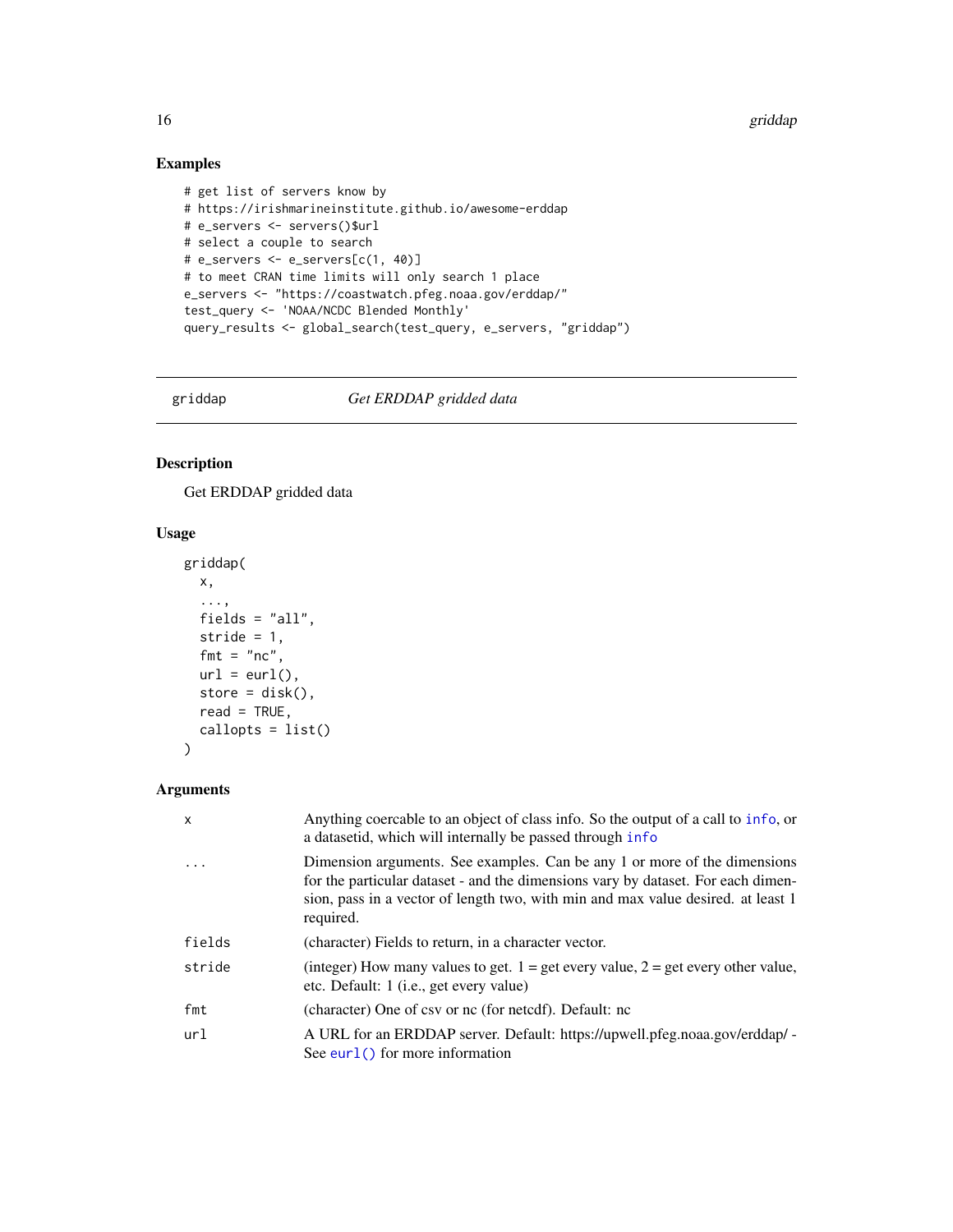#### <span id="page-16-0"></span>griddap 17

| store    | One of disk (default) or memory. You can pass options to disk. Beware: if you<br>choose fmt="nc", we force store=disk() because nc files have to be written<br>to disk.                                                                                                                                                     |
|----------|-----------------------------------------------------------------------------------------------------------------------------------------------------------------------------------------------------------------------------------------------------------------------------------------------------------------------------|
| read     | (logical) Read data into memory or not. Does not apply when store parameter<br>is set to memory (which reads data into memory). For large csv, or especially<br>netcdf files, you may want to set this to FALSE, which simply returns a summary<br>of the dataset - and you can read in data piecemeal later. Default: TRUE |
| callopts | Curl options passed on to verb-GET                                                                                                                                                                                                                                                                                          |

#### Details

Details:

If you run into an error like "HTTP Status 500 - There was a (temporary?) problem. Wait a minute, then try again.". it's likely they are hitting up against a size limit, and they should reduce the amount of data they are requesting either via space, time, or variables. Pass in config = verbose() to the request, and paste the URL into your browser to see if the output is garbled to examine if there's a problem with servers or this package

#### Value

An object of class griddap\_csv if csv chosen or griddap\_nc if nc file format chosen.

- griddap\_csv: a data.frame created from the downloaded csv data
- griddap\_nc: a list, with slots "summary" and "data". "summary" is the unclassed output from ncdf4::nc\_open, from which you can do any netcdf operations you like. "data" is a data.frame created from the netcdf data. the data.frame may be empty if there were problems parsing the netcdf data

Both have the attributes: datasetid (the dataset id), path (the path on file for the csv or nc file), url (the url requested to the ERDDAP server)

If read=FALSE, the data.frame for griddap\_csv and the data.frame in the "data" slot is empty for griddap\_nc

#### Dimensions and Variables

ERDDAP grid dap data has this concept of dimenions vs. variables. Dimensions are things like time, latitude, longitude, altitude, and depth. Whereas variables are the measured variables, e.g., temperature, salinity, air.

You can't separately adjust values for dimensions for different variables. So, here's how it's gonna work:

Pass in lower and upper limits you want for each dimension as a vector (e.g.,  $c(1,2)$ ), or leave to defaults (i.e., don't pass anything to a dimension). Then pick which variables you want returned via the fields parameter. If you don't pass in options to the fields parameter, you get all variables back.

To get the dimensions and variables, along with other metadata for a dataset, run [info](#page-19-1), and each will be shown, with their min and max values, and some other metadata.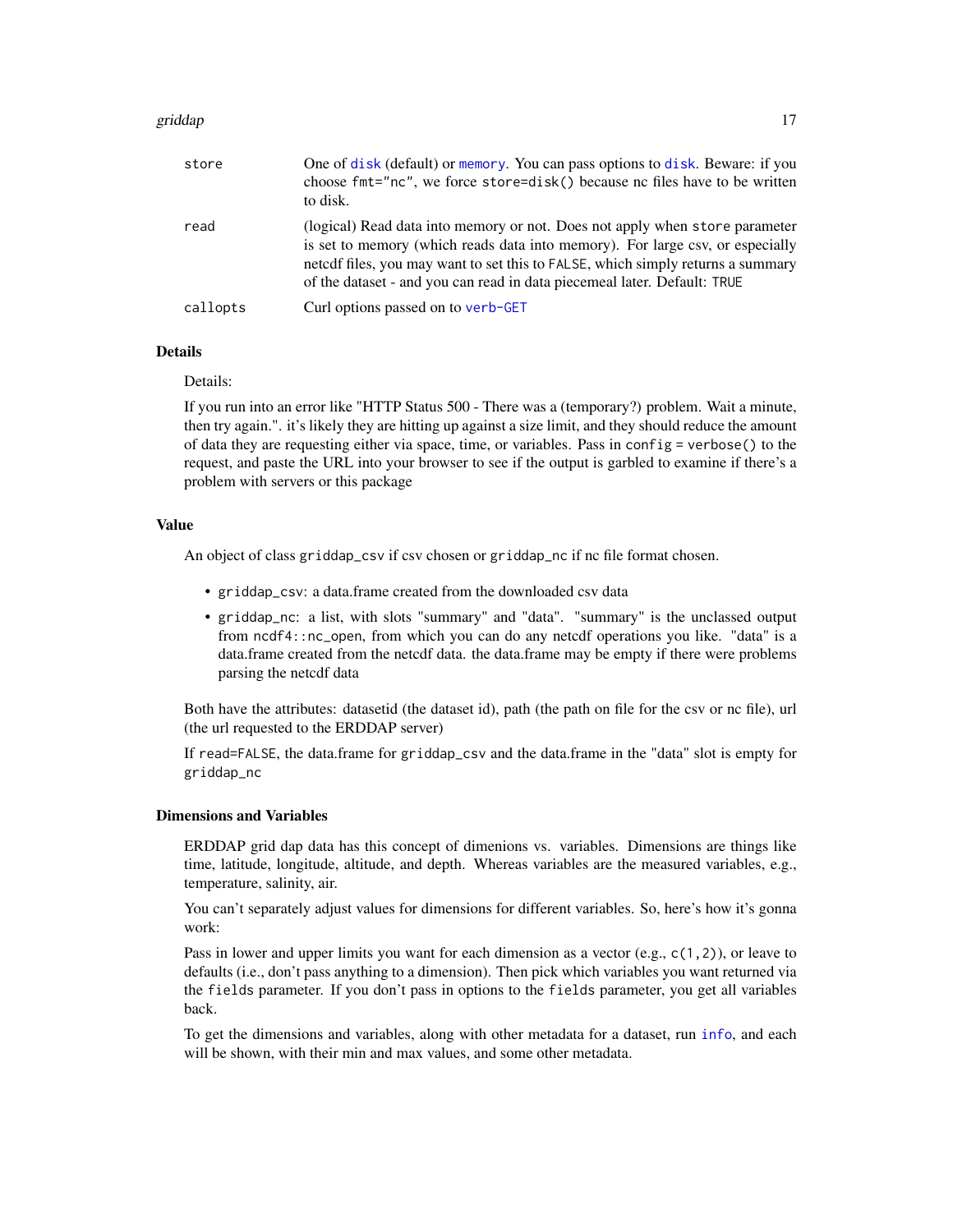#### <span id="page-17-0"></span>Where does the data go?

You can choose where data is stored. Be careful though. You can easily get a single file of hundreds of MB's (upper limit: 2 GB) in size with a single request. To the store parameter, pass [memory](#page-9-4) if you want to store the data in memory (saved as a data.frame), or pass [disk](#page-9-3) if you want to store on disk in a file. Note that [memory](#page-9-4) and [disk](#page-9-3) are not character strings, but function calls. [memory](#page-9-4) does not accept any inputs, while [disk](#page-9-3) does. Possibly will add other options, like "sql" for storing in a SQL database.

#### Non-lat/lon grid data

Some gridded datasets have latitude/longitude components, but some do not. When nc format gridded datasets have latitude and longitude we "melt" them into a data.frame for easy downstream consumption. When nc format gridded datasets do not have latitude and longitude components, we do not read in the data, throw a warning saying so. You can readin the nc file yourself with the file path. CSV format is not affected by this issue as CSV data is easily turned into a data.frame regardless of whether latitude/longitude data are present.

#### References

https://upwell.pfeg.noaa.gov/erddap/rest.html

#### Examples

```
## Not run:
# single variable dataset
## You can pass in the outpu of a call to info
(out <- info('erdVHNchlamday'))
## Or, pass in a dataset id
(res <- griddap('erdVHNchlamday',
time = c('2015-04-01','2015-04-10'),
latitude = c(18, 21),
longitude = c(-120, -119)))
# multi-variable dataset
(out <- info('erdQMekm14day'))
(res <- griddap(out,
time = c('2015-12-28','2016-01-01'),
latitude = c(24, 23),
longitude = c(88, 90)))
(res <- griddap(out, time = c('2015-12-28','2016-01-01'),
  latitude = c(24, 23), longitude = c(88, 90), fields = 'mod_current'))
(res <- griddap(out, time = c('2015-12-28','2016-01-01'),
  latitude = c(24, 23), longitude = c(88, 90), fields = 'mod_current',
   stride = c(1, 2, 1, 2))(res <- griddap(out, time = c('2015-12-28','2016-01-01'),
  latitude = c(24, 23), longitude = c(88, 90),
   fields = c('mod_current','u_current')))
```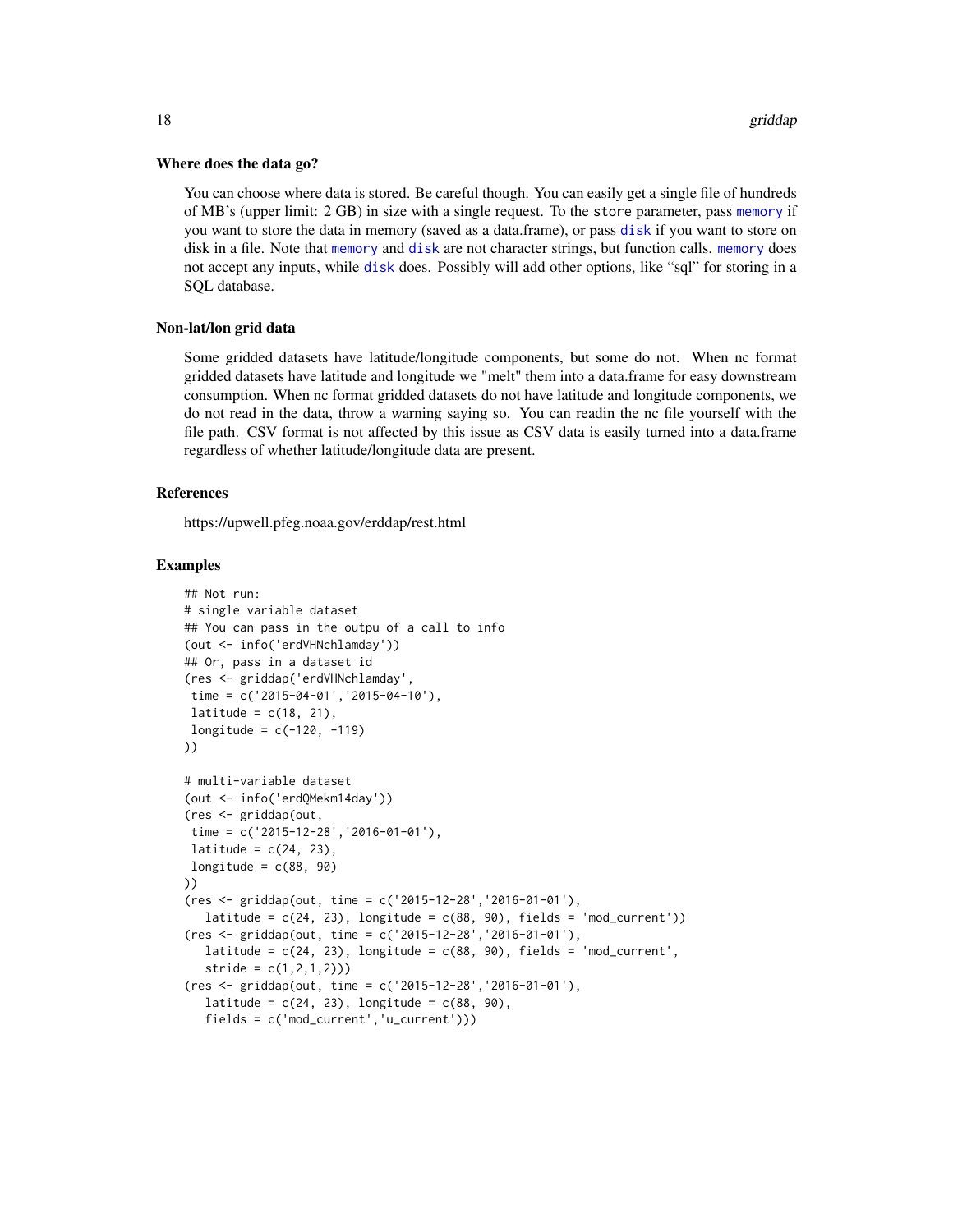#### griddap 19

```
# Write to memory (within R), or to disk
(out <- info('erdQSwindmday'))
## disk, by default (to prevent bogging down system w/ large datasets)
## you can also pass in path and overwrite options to disk()
(res <- griddap(out,
time = c('2006-07-11','2006-07-20'),
longitude = c(166, 170),
store = disk()
))
## the 2nd call is much faster as it's mostly just the time of reading in
## the table from disk
system.time( griddap(out,
 time = c('2006-07-11','2006-07-15'),
 longitude = c(10, 15),
store = disk()
) )
system.time( griddap(out,
time = c('2006-07-11','2006-07-15'),
 longitude = c(10, 15),
store = disk()
) )
## memory - you have to choose fmt="csv" if you use memory
(res <- griddap("erdMBchla1day",
 time = c('2015-01-01','2015-01-03'),
 latitude = c(14, 15),
 longitude = c(125, 126),
 fmt = "csv", store = memory()))
## Use ncdf4 package to parse data
info("erdMBchla1day")
(res <- griddap("erdMBchla1day",
time = c('2015-01-01','2015-01-03'),
latitude = c(14, 15),
longitude = c(125, 126)))
# Get data in csv format
## by default, we get netcdf format data
(res <- griddap('erdMBchla1day',
time = c('2015-01-01','2015-01-03'),
latitude = c(14, 15),
longitude = c(125, 126),
fmt = "csv"))
# Use a different ERDDAP server url
## NOAA IOOS PacIOOS
url = "https://cwcgom.aoml.noaa.gov/erddap/"
out <- info("miamiacidification", url = url)
(res <- griddap(out,
 time = c('2019-11-01','2019-11-03'),
```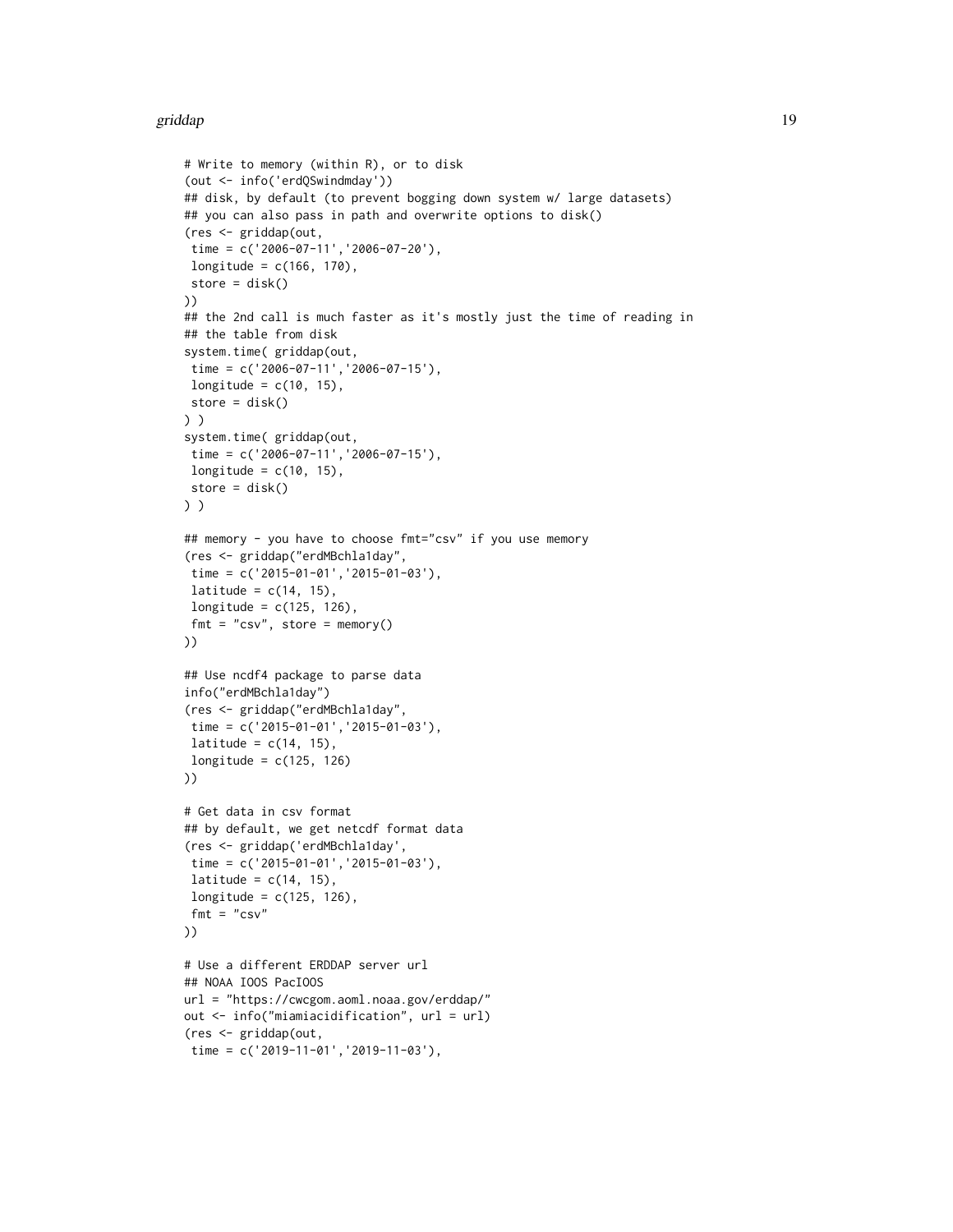```
latitude = c(15, 16),
 longitude = c(-90, -88)))
## pass directly into griddap() - if you pass a datasetid string directly
## you must pass in the url or you'll be querying the default ERDDAP url,
## which isn't the one you want if you're not using the default ERDDAP url
griddap("miamiacidification", url = url,
 time = c('2019-11-01','2019-11-03'),
latitude = c(15, 16),
longitude = c(-90, -88))
# Using 'last'
## with time
griddap('erdVHNchlamday',
time = c('last-5','last'),
 latitude = c(18, 21),
 longitude = c(-120, -119)\mathcal{L}## with latitude
griddap('erdVHNchlamday',
  time = c('2015-04-01','2015-04-10'),
  latitude = c('last', 'last'),
  longitude = c(-120, -119))
## with longitude
griddap('erdVHNchlamday',
  time = c('2015-04-01','2015-04-10'),
  latitude = c(18, 21),
  longitude = c('last', 'last')
)
# datasets without lat/lon grid and with fmt=nc
# FIXME: this dataset is gone
# (x <- info('glos_tds_5912_ca66_3f41'))
# res <- griddap(x,
# time = c('2018-04-01','2018-04-10'),
# ny = c(1, 2),
# nx = c(3, 5)# )
## data.frame is empty
# res$data
## read in from the nc file path
# ncdf4::nc_open(res$summary$filename)
## End(Not run)
```
<span id="page-19-1"></span>info *Get information on an ERDDAP dataset.*

<span id="page-19-0"></span>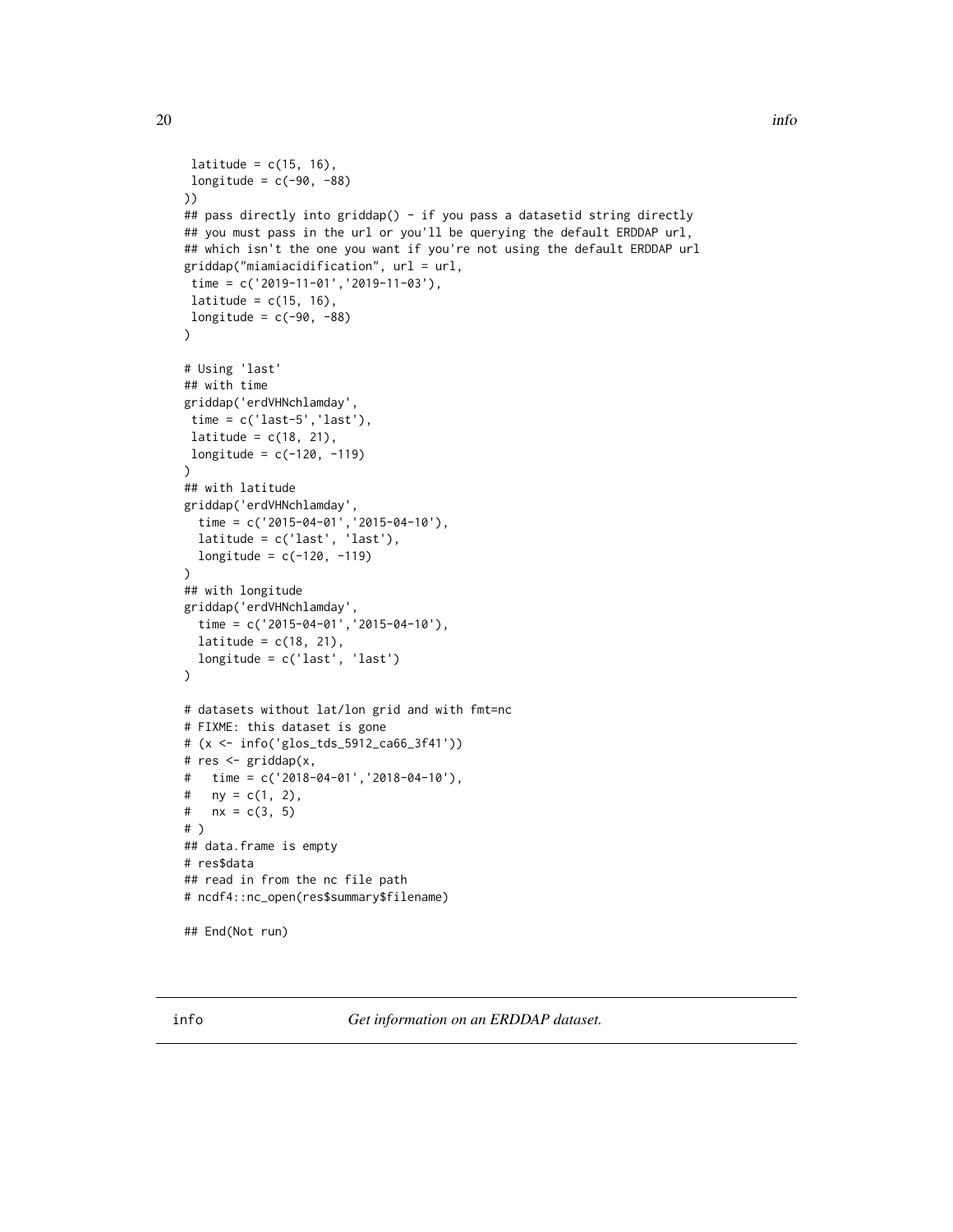<span id="page-20-0"></span>info 21

# Description

Get information on an ERDDAP dataset.

#### Usage

```
info(datasetid, url = curl(), ...)
```

```
as.info(x, url)
```
# Arguments

| datasetid | Dataset id                                                                                                        |
|-----------|-------------------------------------------------------------------------------------------------------------------|
| url       | A URL for an ERDDAP server. Default: https://upwell.pfeg.noaa.gov/erddap/ -<br>See eurl $()$ for more information |
| $\ddotsc$ | Further args passed on to crul::verb-GET (must be a named parameter)                                              |
| x         | A datasetid or the output of info.                                                                                |

# Value

Prints a summary of the data on return, but you can index to various information.

The data is a list of length two with:

- variables Data.frame of variables and their types
- alldata List of data variables and their full attributes

Where alldata element has many data.frame's, one for each variable, with metadata for that variable. E.g., for griddap dataset noaa\_pfeg\_696e\_ec99\_6fa6, alldata has:

- NC\_GLOBAL
- time
- latitude
- longitude
- sss

#### References

https://upwell.pfeg.noaa.gov/erddap/index.html

# Examples

```
## Not run:
# grid dap datasets
info('erdATastnhday')
(out <- ed_search(query='temperature'))
info(out$info$dataset_id[5])
info(out$info$dataset_id[15])
info(out$info$dataset_id[25])
```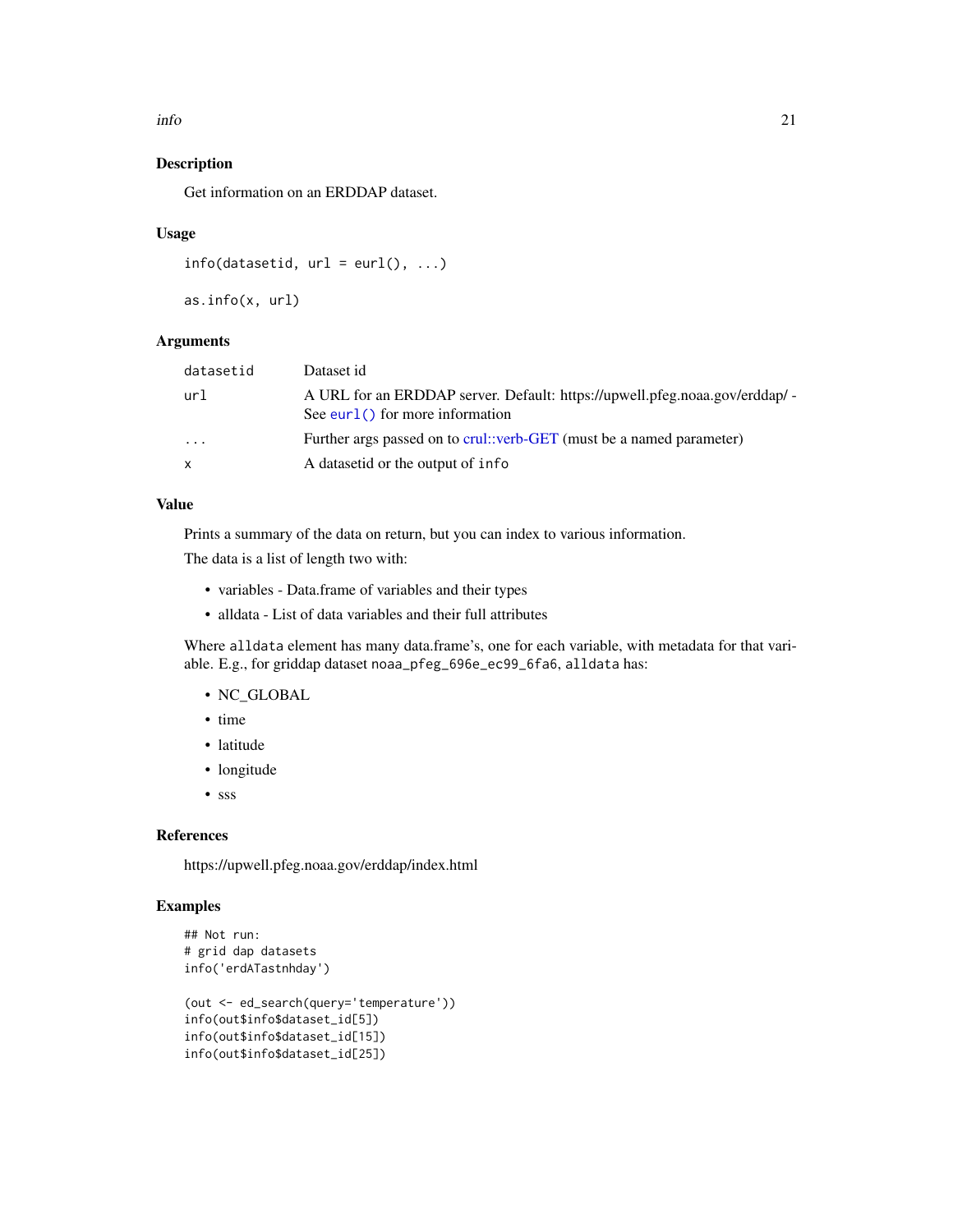```
info(out$info$dataset_id[150])
info(out$info$dataset_id[400])
info(out$info$dataset_id[678])
out <- info(datasetid='erdMBchla1day')
## See brief overview of the variables and range of possible values, if given
out$variables
## all information on longitude
out$alldata$longitude
## all information on chlorophyll
out$alldata$chlorophyll
# table dap datasets
(out <- ed_search(query='temperature', which = "table"))
info(out$info$dataset_id[1])
info(out$info$dataset_id[2])
info(out$info$dataset_id[3])
info(out$info$dataset_id[4])
info('erdCinpKfmBT')
out <- info('erdCinpKfmBT')
## See brief overview of the variables and range of possible values, if given
out$variables
## all information on longitude
out$alldata$longitude
## all information on Haliotis_corrugata_Mean_Density
out$alldata$Haliotis_corrugata_Mean_Density
# use a different ERDDAP server
## Marine Institute (Ireland)
info("IMI_CONN_2D", url = "http://erddap.marine.ie/erddap/")
## End(Not run)
```
institutions *institutions*

# Description

institutions

# Format

A character vector

<span id="page-21-0"></span>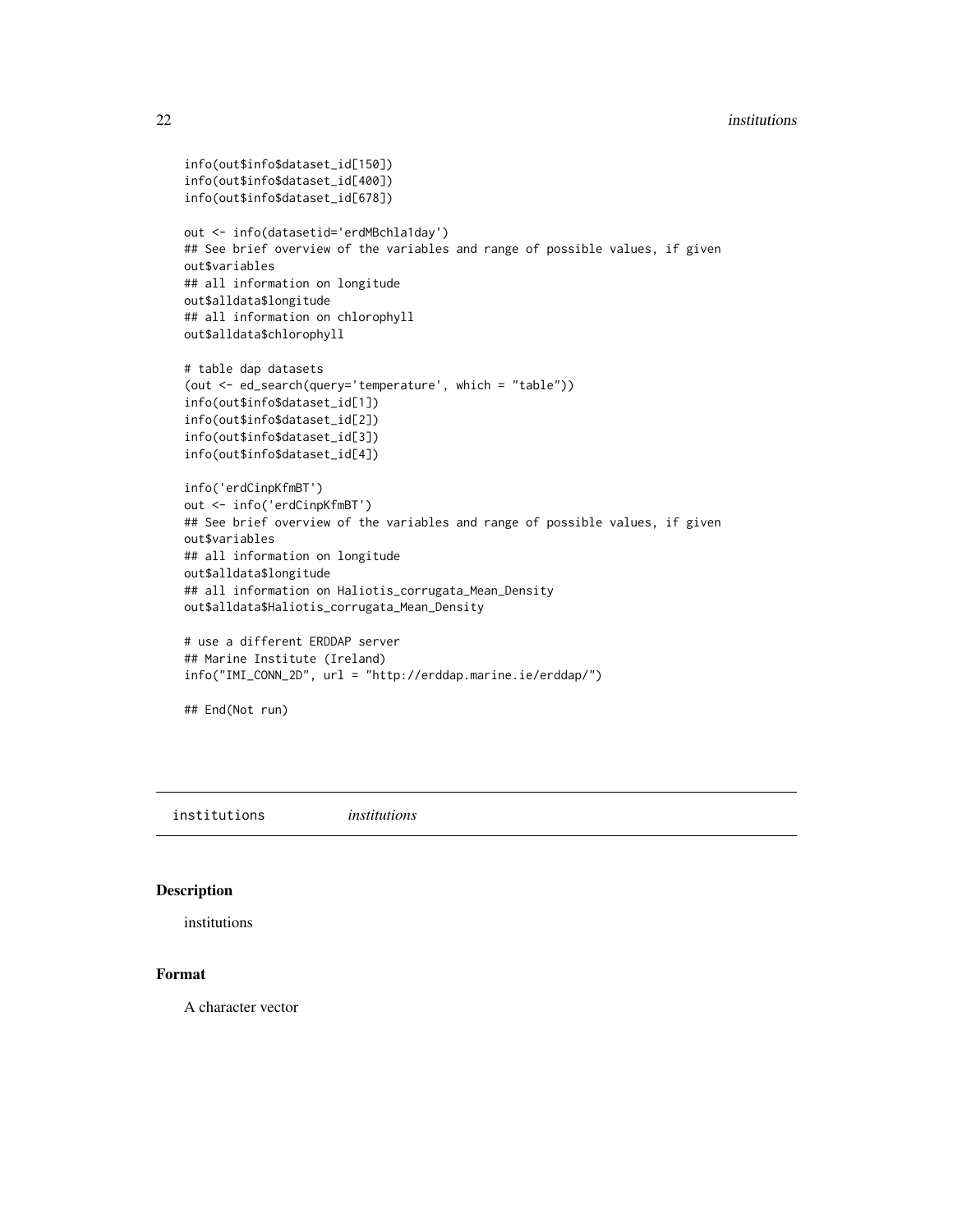<span id="page-22-0"></span>ioos\_categories *ioos\_categories*

# Description

ioos\_categories

# Format

A character vector

keywords *keywords* Description keywords Format A character vector

key\_words *Convert a CF Standard Name to/from a GCMD Science Keyword*

# Description

Convert a CF Standard Name to/from a GCMD Science Keyword

# Usage

 $key_words(cf = NULL, gcmd = NULL, url = curl(), ...)$ 

# Arguments

| cf      | character; A cf standard name http://cfconventions.org/Data/cf-standard-names/27/build/cf-<br>standard-name-table.html |
|---------|------------------------------------------------------------------------------------------------------------------------|
| gcmd    | character; A GCMD science keyword http://gcmd.gsfc.nasa.gov/learn/keyword_list.html                                    |
| url     | A URL for an ERDDAP server. Default: https://upwell.pfeg.noaa.gov/erddap/.<br>See eurl $()$ for more information       |
| $\cdot$ | Curl options passed on to crul::verb-GET                                                                               |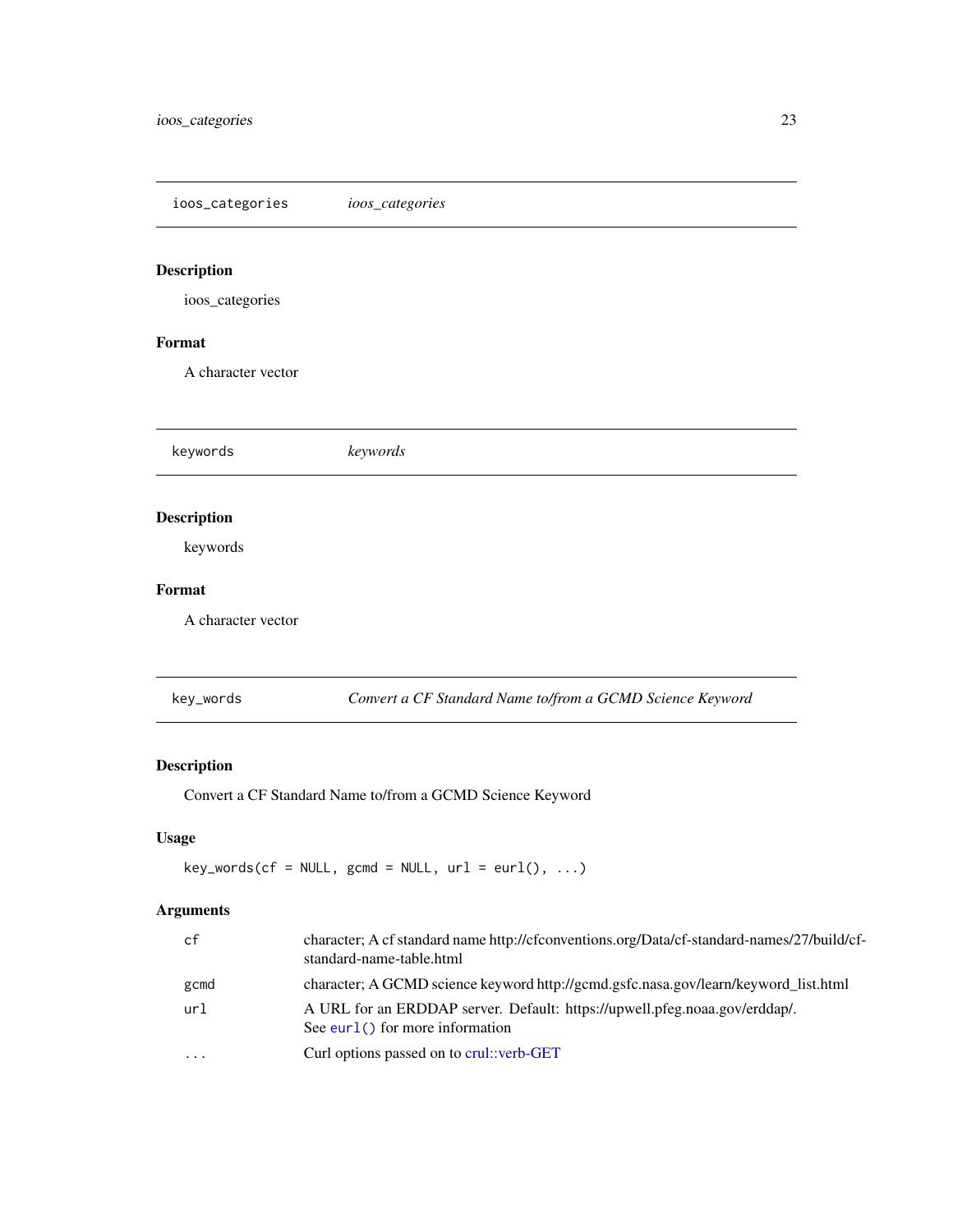24 servers and the servers of the servers of the servers of the servers of the servers of the servers of the servers of the servers of the servers of the servers of the servers of the servers of the servers of the servers

# Examples

```
## Not run:
key_words(cf = "air_pressure")cat(key_words(cf = "air_pressure"))
# a different ERDDAP server
# key_words(cf = "air_pressure", url = servers()$url[6])
## End(Not run)
```
longnames *longnames*

# Description

longnames

#### Format

A character vector

servers *ERDDAP server URLS and other info*

# Description

ERDDAP server URLS and other info

#### Usage

servers(...)

#### Arguments

... curl options passed on to [crul::verb-GET](#page-0-0)

#### Value

data.frame with 3 columns:

- name (character): ERDDAP name
- url (character): ERDDAP url
- public (logical): whether it's public or not

<span id="page-23-0"></span>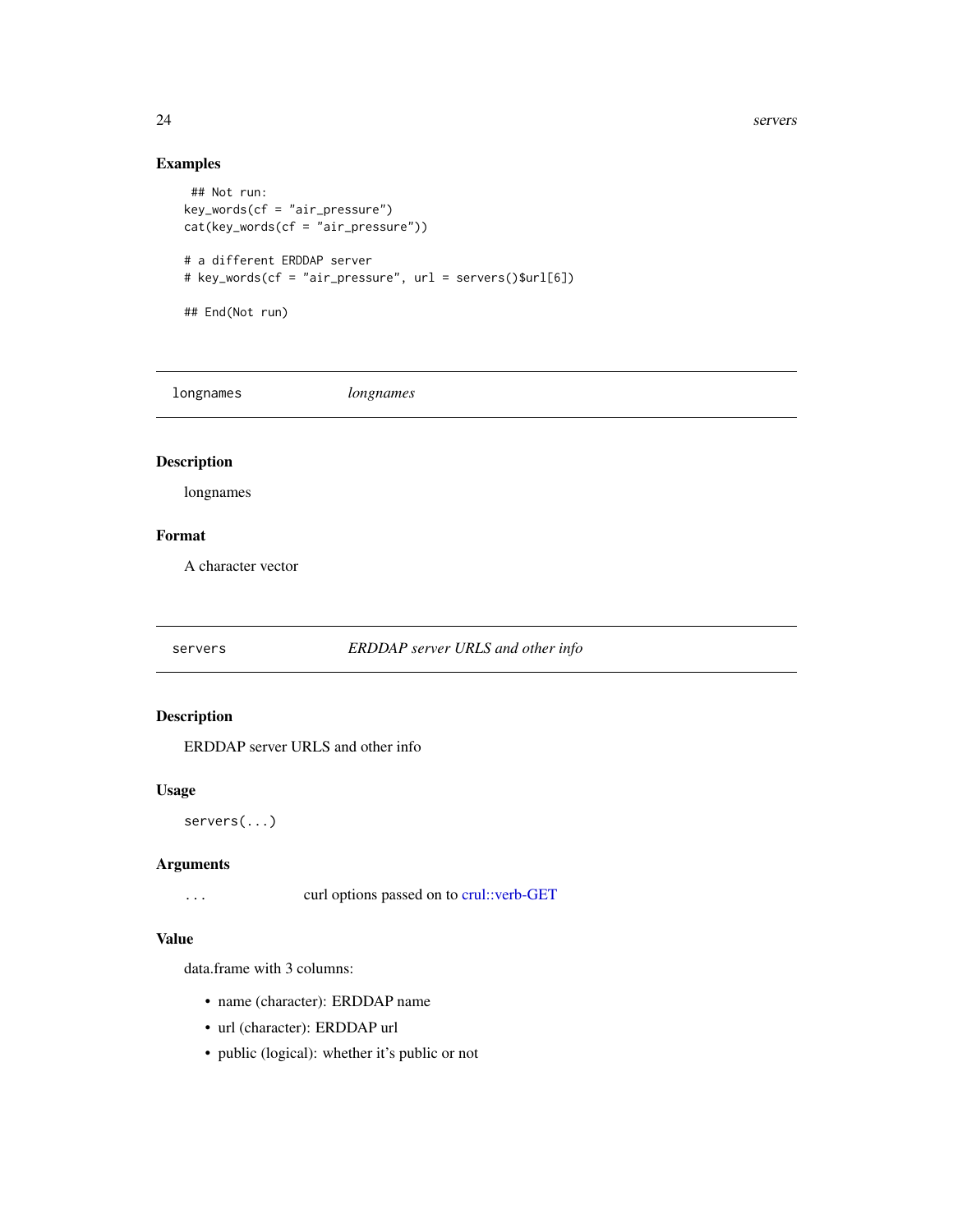#### <span id="page-24-0"></span>standardnames 25

# Examples

## Not run: servers()

## End(Not run)

standardnames *standardnames*

# Description

standardnames

#### Format

A character vector

<span id="page-24-1"></span>tabledap *Get ERDDAP tabledap data.*

# Description

Get ERDDAP tabledap data.

# Usage

```
tabledap(
 x,
  ...,
 fields = NULL,
 distinct = FALSE,
 orderby = NULL,
 orderbymax = NULL,
 orderbymin = NULL,
 orderbyminmax = NULL,
 units = NULL,
 url = curl(),store = disk(),
  callopts = list()
\mathcal{L}
```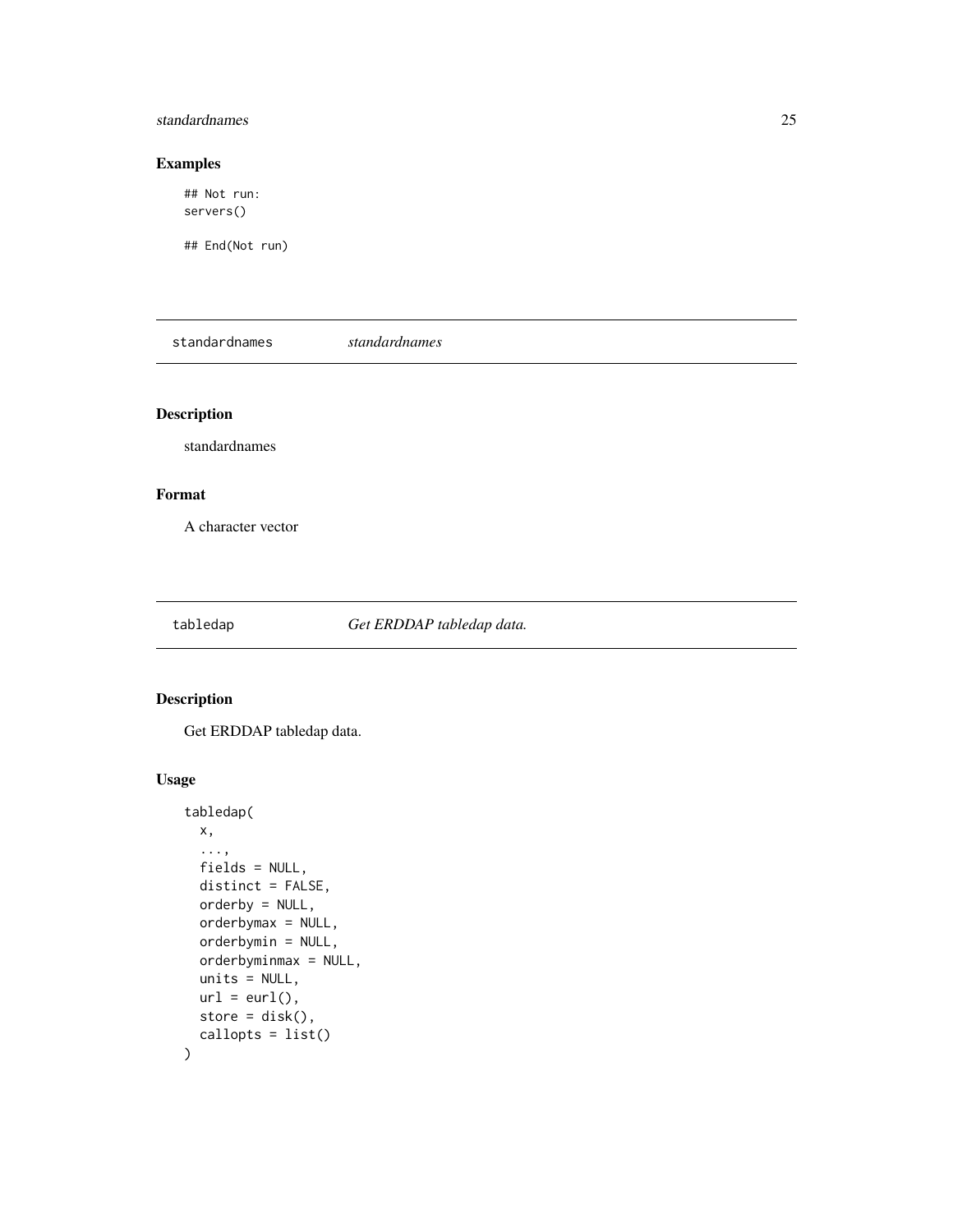# <span id="page-25-0"></span>Arguments

| Anything coercable to an object of class info. So the output of a call to info(),<br>or a datasetid, which will internally be passed through info()                                                                                                                                                                                                                                                                                                                                                                                                                               |
|-----------------------------------------------------------------------------------------------------------------------------------------------------------------------------------------------------------------------------------------------------------------------------------------------------------------------------------------------------------------------------------------------------------------------------------------------------------------------------------------------------------------------------------------------------------------------------------|
| Any number of key-value pairs in quotes as query constraints. See Details $\&$<br>examples                                                                                                                                                                                                                                                                                                                                                                                                                                                                                        |
| Columns to return, as a character vector                                                                                                                                                                                                                                                                                                                                                                                                                                                                                                                                          |
| If TRUE ERDDAP will sort all of the rows in the results table (starting with the<br>first requested variable, then using the second requested variable if the first vari-<br>able has a tie, ), then remove all non-unique rows of data. In many situations,<br>ERDDAP can return distinct values quickly and efficiently. But in some cases,<br>ERDDAP must look through all rows of the source dataset.                                                                                                                                                                         |
| If used, ERDDAP will sort all of the rows in the results table (starting with the<br>first variable, then using the second variable if the first variable has a tie, ).<br>Normally, the rows of data in the response table are in the order they arrived<br>from the data source. orderBy allows you to request that the results table be<br>sorted in a specific way. For example, use orderby=c("stationID, time") to<br>get the results sorted by stationID, then time. The orderby variables MUST be<br>included in the list of requested variables in the fields parameter. |
| Give a vector of one or more fields, that must be included in the fields parameter<br>as well. Gives back data given constraints. ERDDAP will sort all of the rows in<br>the results table (starting with the first variable, then using the second variable<br>if the first variable has a tie, ) and then just keeps the rows where the value of<br>the last sort variable is highest (for each combination of other values).                                                                                                                                                   |
| Same as orderbymax parameter, except returns minimum value.                                                                                                                                                                                                                                                                                                                                                                                                                                                                                                                       |
| Same as orderbymax parameter, except returns two rows for every combination<br>of the n-1 variables: one row with the minimum value, and one row with the<br>maximum value.                                                                                                                                                                                                                                                                                                                                                                                                       |
| One of 'udunits' (units will be described via the UDUNITS standard (e.g., degrees_C))<br>or 'ucum' (units will be described via the UCUM standard (e.g., Cel)).                                                                                                                                                                                                                                                                                                                                                                                                                   |
| A URL for an ERDDAP server. Default: https://upwell.pfeg.noaa.gov/erddap/ -<br>See eurl() for more information                                                                                                                                                                                                                                                                                                                                                                                                                                                                    |
| One of disk (default) or memory. You can pass options to disk                                                                                                                                                                                                                                                                                                                                                                                                                                                                                                                     |
| Curl options passed on to crul::verb-GET (must be named parameters)                                                                                                                                                                                                                                                                                                                                                                                                                                                                                                               |
|                                                                                                                                                                                                                                                                                                                                                                                                                                                                                                                                                                                   |

#### Details

For key-value pair query constraints, the valid operators are  $=$ ,  $!=$  (not equals),  $=$   $\sim$  (a regular expression test),  $\lt$ ,  $\lt$ ,  $\gt$ , and  $\gt$  = . For regular expressions you need to add a regular expression. For others, nothing more is needed. Construct the entry like 'time>=2001-07-07' with the parameter on the left, value on the right, and the operator in the middle, all within a set of quotes. Since ERDDAP accepts values other than  $=$ , we can't simply do time  $=$  '2001-07-07' as we normally would.

Server-side functionality: Some tasks are done server side. You don't have to worry about what that means. They are provided via parameters in this function. See distinct, orderby, orderbymax, orderbymin, orderbyminmax, and units.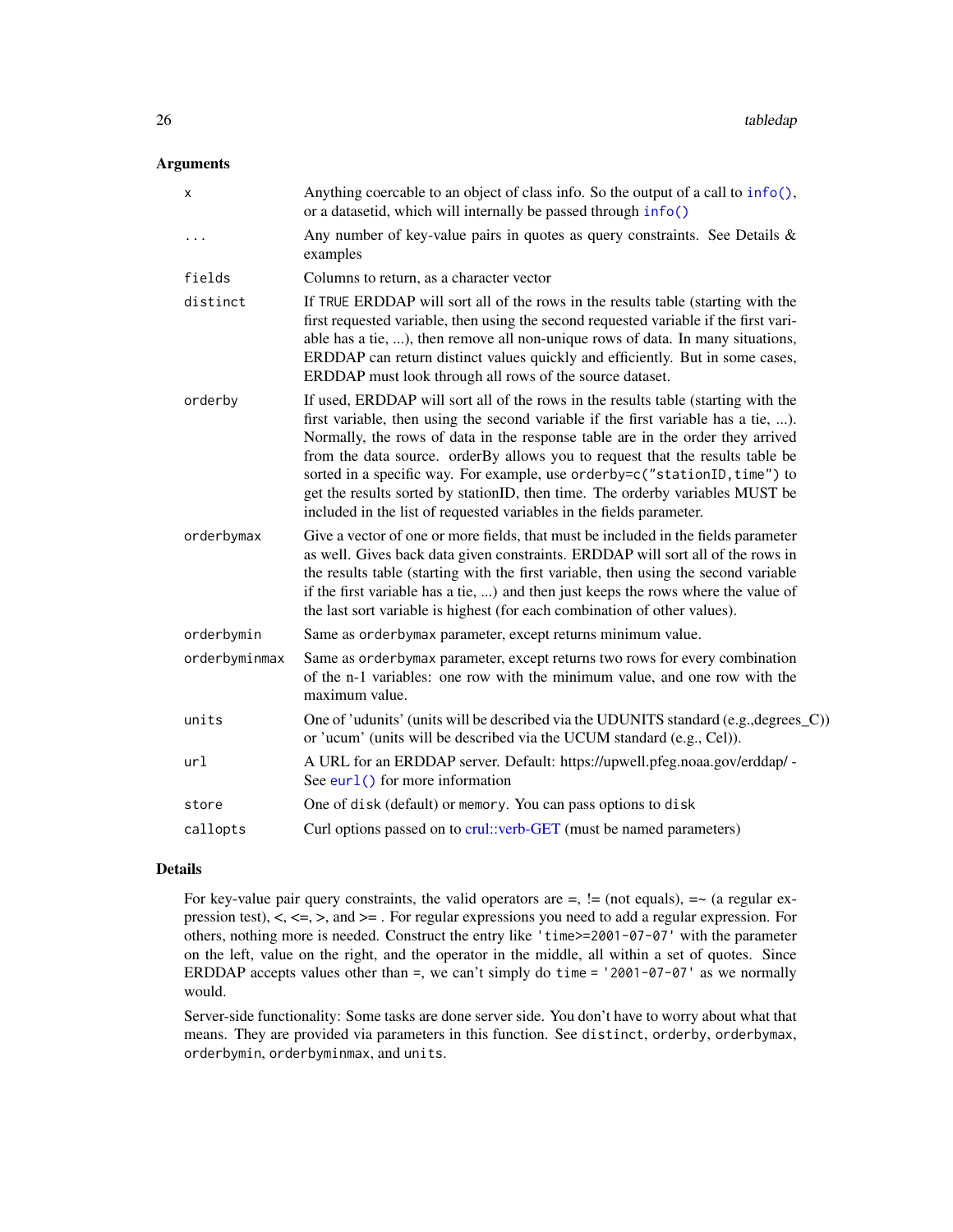#### tabledap 27

Data is cached based on all parameters you use to get a dataset, including base url, query parameters. If you make the same exact call in the same or a different R session, as long you don't clear the cache, the function only reads data from disk, and does not have to request the data from the web again.

If you run into an error like "HTTP Status 500 - There was a (temporary?) problem. Wait a minute, then try again.". it's likely they are hitting up against a size limit, and they should reduce the amount of data they are requesting either via space, time, or variables. Pass in config = verbose() to the request, and paste the URL into your browser to see if the output is garbled to examine if there's a problem with servers or this package

#### Value

An object of class tabledap. This class is a thin wrapper around a data.frame, so the data you get back is a data.frame with metadata attached as attributes (datasetid, path (path where the csv is stored on your machine), url (url for the request))

#### References

https://upwell.pfeg.noaa.gov/erddap/index.html

#### Examples

```
## Not run:
# Just passing the datasetid without fields gives all columns back
tabledap('erdCinpKfmBT')
# Pass time constraints
tabledap('erdCinpKfmBT', 'time>=2006-08-24')
# Pass in fields (i.e., columns to retrieve) & time constraints
tabledap('erdCinpKfmBT',
 fields = c('longitude', 'latitude', 'Aplysia_californica_Mean_Density'),
  'time>=2006-08-24'
)
# Get info on a datasetid, then get data given information learned
info('erdCalCOFIlrvsiz')$variables
tabledap('erdCalCOFIlrvsiz', fields=c('latitude','longitude','larvae_size',
   'itis_tsn'), 'time>=2011-10-25', 'time<=2011-10-31')
# An example workflow
## Search for data
(out <- ed_search(query='fish', which = 'table'))
## Using a datasetid, search for information on a datasetid
id <- out$alldata[[1]]$dataset_id
vars <- info(id)$variables
## Get data from the dataset
vars$variable_name[1:3]
tabledap(id, fields = vars$variable_name[1:3])
```
# Time constraint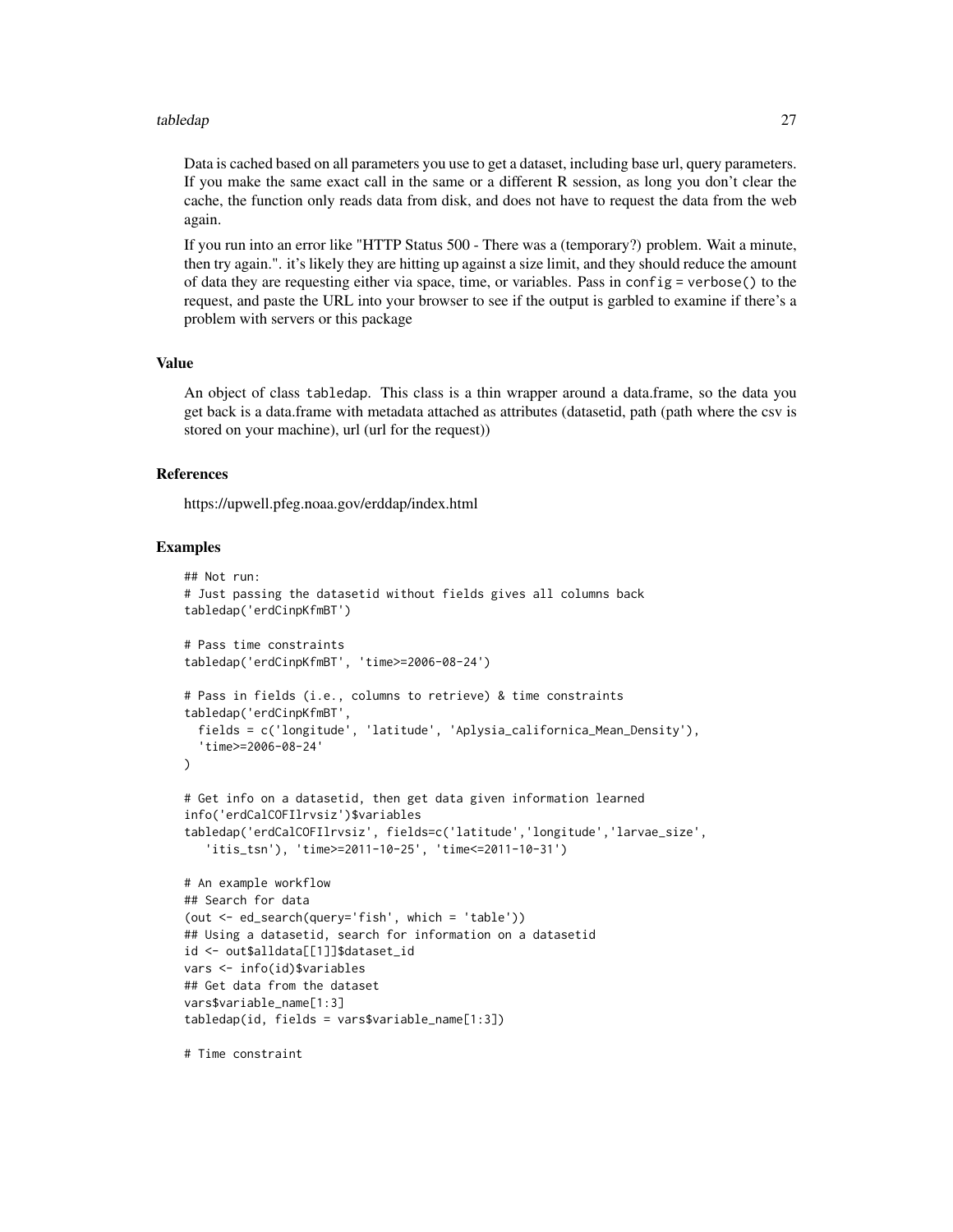```
## Limit by time with date only
(info <- info('erdCinpKfmBT'))
tabledap(info, fields = c(
  'latitude','longitude','Haliotis_fulgens_Mean_Density'),
  'time>=2001-07-14')
# Use distinct parameter - compare to distinct = FALSE
tabledap('sg114_3',
   fields=c('longitude','latitude','trajectory'),
   'time>=2008-12-05', distinct = TRUE)
# Use units parameter
## In this example, values are the same, but sometimes they can be different
## given the units value passed
tabledap('erdCinpKfmT', fields=c('longitude','latitude','time','temperature'),
   'time>=2007-09-19', 'time<=2007-09-21', units='udunits')
tabledap('erdCinpKfmT', fields=c('longitude','latitude','time','temperature'),
   'time>=2007-09-19', 'time<=2007-09-21', units='ucum')
# Use orderby parameter
tabledap('erdCinpKfmT', fields=c('longitude','latitude','time','temperature'),
   'time>=2007-09-19', 'time<=2007-09-21', orderby='temperature')
# Use orderbymax parameter
tabledap('erdCinpKfmT', fields=c('longitude','latitude','time','temperature'),
   'time>=2007-09-19', 'time<=2007-09-21', orderbymax='temperature')
# Use orderbymin parameter
tabledap('erdCinpKfmT', fields=c('longitude','latitude','time','temperature'),
   'time>=2007-09-19', 'time<=2007-09-21', orderbymin='temperature')
# Use orderbyminmax parameter
tabledap('erdCinpKfmT', fields=c('longitude','latitude','time','temperature'),
   'time>=2007-09-19', 'time<=2007-09-21', orderbyminmax='temperature')
# Use orderbymin parameter with multiple values
tabledap('erdCinpKfmT',
   fields=c('longitude','latitude','time','depth','temperature'),
   'time>=2007-06-10', 'time<=2007-09-21',
  orderbymax=c('depth','temperature')
\lambda# Integrate with taxize
out <- tabledap('erdCalCOFIlrvcntHBtoHI',
   fields = c('latitude','longitude','scientific_name','itis_tsn'),
   'time>=2007-06-10', 'time<=2007-09-21'
)
tsns <- unique(out$itis_tsn[1:100])
library("taxize")
classif <- classification(tsns, db = "itis")
head(rbind(classif)); tail(rbind(classif))
# Write to memory (within R), or to disk
(out <- info('erdCinpKfmBT'))
## disk, by default (to prevent bogging down system w/ large datasets)
## the 2nd call is much faster as it's mostly just the time of reading
## in the table from disk
```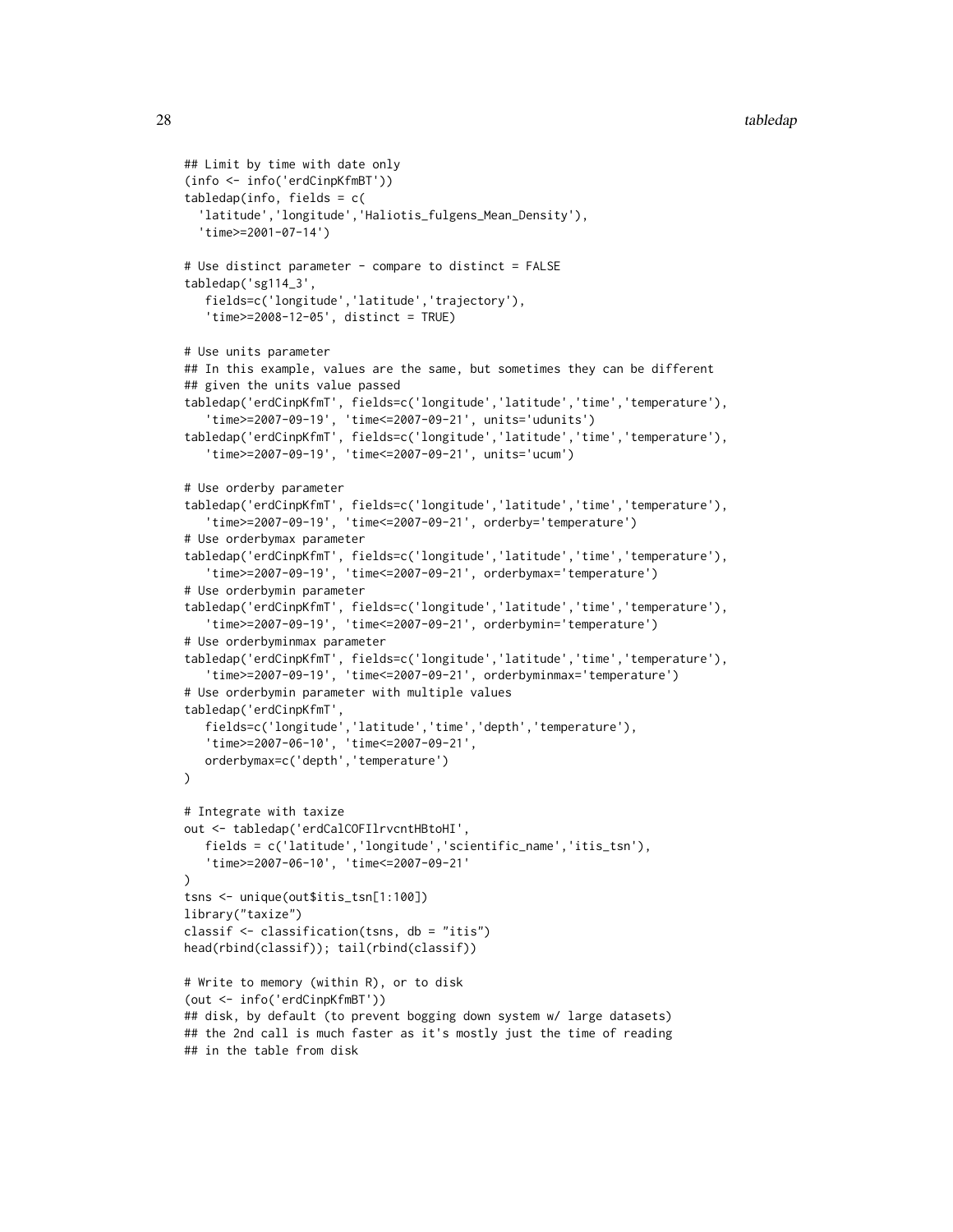#### <span id="page-28-0"></span>variablenames 29

```
system.time( tabledap('erdCinpKfmBT', store = disk()) )
system.time( tabledap('erdCinpKfmBT', store = disk()) )
## memory
tabledap('erdCinpKfmBT', store = memory())
# use a different ERDDAP server
## NOAA IOOS NERACOOS
url <- "http://www.neracoos.org/erddap/"
tabledap("E01_optics_hist", url = url)
## End(Not run)
```
variablenames *variablenames*

# Description

variablenames

#### Format

A character vector

version *Get ERDDAP version*

#### Description

Get ERDDAP version

# Usage

 $version(url = curl(), ...)$ 

# Arguments

| url     | A URL for an ERDDAP server. Default: https://upwell.pfeg.noaa.gov/erddap/ - |
|---------|-----------------------------------------------------------------------------|
|         | See eurl() for more information                                             |
| $\cdot$ | Curl options passed on to crul::verb-GET                                    |

# Examples

```
## Not run:
version()
ss <- servers()
version(ss$url[2])
version(ss$url[3])
```
## End(Not run)